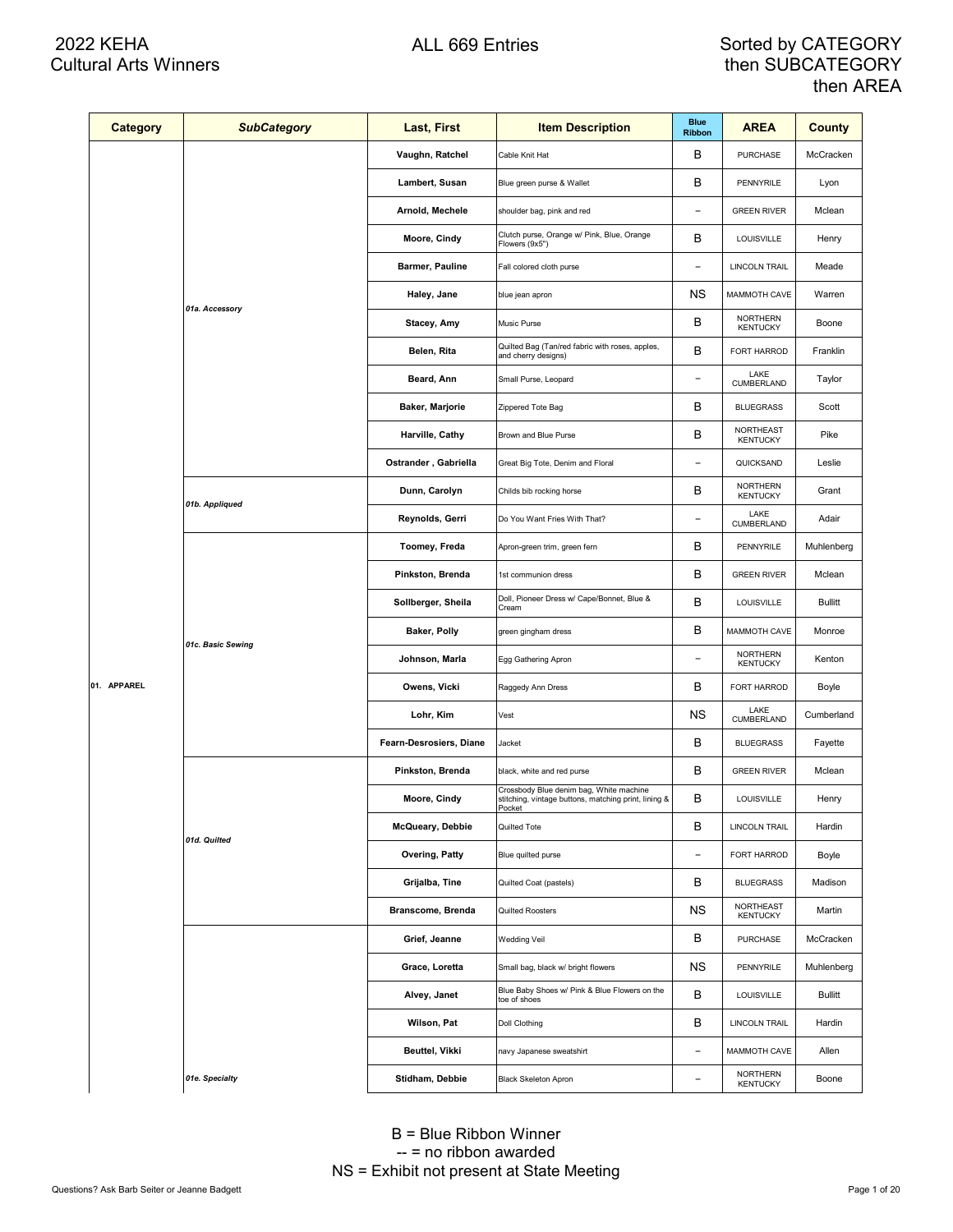| Category | <b>SubCategory</b> | Last, First        | <b>Item Description</b>                                                                   | <b>Blue</b><br><b>Ribbon</b> | <b>AREA</b>                         | <b>County</b> |
|----------|--------------------|--------------------|-------------------------------------------------------------------------------------------|------------------------------|-------------------------------------|---------------|
|          |                    | Cole, Marsha       | Paisley travel iron bag                                                                   | $\overline{a}$               | FORT HARROD                         | Anderson      |
|          |                    | Lohr, Kim          | Victorian Dress                                                                           | ΝS                           | LAKE<br>CUMBERLAND                  | Cumberland    |
|          |                    | Baker, Marjorie    | Blue Jacket with Sashiko Embroidery                                                       | В                            | <b>BLUEGRASS</b>                    | Scott         |
|          |                    | Tolle, Jeanette    | Vest with purple ribbon                                                                   | B                            | <b>LICKING RIVER</b>                | Mason         |
|          |                    | Shope, Vicki       | Hats                                                                                      | $\overline{\phantom{0}}$     | NORTHEAST<br><b>KENTUCKY</b>        | Boyd          |
|          |                    | Bell, Edie         | Duck                                                                                      | В                            | MAMMOTH CAVE                        | Barren        |
|          |                    | Patterson, Wanda   | 2x4 Pumpkin                                                                               | $\overline{\phantom{0}}$     | FORT HARROD                         | Lincoln       |
|          | 02a. Carving       | Payne, Carson      | Mountain Men                                                                              | в                            | LAKE<br>CUMBERLAND                  | Wayne         |
|          |                    | Tolle, Jeanette    | Bunch of grapes                                                                           | В                            | <b>LICKING RIVER</b>                | Mason         |
|          |                    | Kenyon, Robin      | 2 Rabbits made w/bottle, Bubble Wrap, foil &<br>Powertex Paint                            | B                            | LOUISVILLE                          | Shelby        |
| 02. ART, |                    | Hornback, Sharon   | Tin man with red heart                                                                    | В                            | <b>LINCOLN TRAIL</b>                | LaRue         |
| $3-D$    |                    | Bell, Edie         | rock owls                                                                                 | $\overline{\phantom{0}}$     | MAMMOTH CAVE                        | Barren        |
|          | 02b. Sculpture     | Horn, Carolyn      | String Art-KY on Wood                                                                     | $\overline{\phantom{0}}$     | NORTHERN<br><b>KENTUCKY</b>         | Grant         |
|          |                    | Foley, Sue         | Santa Gourd in 2 piece dome                                                               | В                            | LAKE<br>CUMBERLAND                  | Russell       |
|          |                    | Hampton, Frances   | Dragon Fly                                                                                | $\overline{\phantom{0}}$     | <b>BLUEGRASS</b>                    | Clark         |
|          |                    | Scott, Lucy        | Reindeer Sculpted Hanging                                                                 | $\overline{\phantom{0}}$     | QUICKSAND                           | Leslie        |
|          |                    | Sutton, Lisa       | Black/Gold                                                                                | $\overline{a}$               | <b>WILDERNESS</b><br>TRAIL          | Laurel        |
|          |                    | Zweedyk, Susan     | U K Birdhouse                                                                             | в                            | PURCHASE                            | Marshall      |
|          |                    | Ardent, Judy       | 3 framed flowers made from wood veneer                                                    | В                            | LINCOLN TRAIL                       | Nelson        |
|          |                    | Bell, Edie         |                                                                                           | B                            | MAMMOTH CAVE                        | Barren        |
|          | 03a. Wood          | Bond, Bonnie       | Small Ladder                                                                              | В                            | <b>NORTHERN</b><br><b>KENTUCKY</b>  | Gallatin      |
|          |                    | Padgett, Michelle  | Thankful Jar Flowers                                                                      | B                            | FORT HARROD                         | Lincoln       |
|          |                    | Hampton, Frances   | Wood Burning                                                                              | В                            | <b>BLUEGRASS</b>                    | Clark         |
|          |                    | Fink, Aggie        | Brown with red, green & white pinecones. Home<br>décor bowl made from sticks & pinecones. | в                            | <b>LICKING RIVER</b>                | Montgomery    |
|          |                    | Boggs, James Scott | Slice-N-Dice Cutting Board                                                                | В                            | QUICKSAND                           | Leslie        |
|          |                    | Clubb, Cathy       | Snowman Gourd w/ Scarf & Hat                                                              | В                            | <b>LOUISVILLE</b>                   | Henry         |
|          |                    | Pitts, Marie       | painted pine cones                                                                        | -                            | MAMMOTH CAVE                        | Simpson       |
|          | 03b. Other         | Quiroz, Mimi       | Blue Vase, Dried Flowers                                                                  | -                            | <b>NORTHERN</b><br><b>KENTUCKY</b>  | Owen          |
|          |                    | Cox, Beatrice      | Cornhusk Dolls                                                                            | $\overline{a}$               | <b>NORTHEAST</b><br><b>KENTUCKY</b> | Boyd          |
|          |                    | Scott, Lucy        | Heritage Skills Basket                                                                    | В                            | QUICKSAND                           | Leslie        |
|          |                    | DeLong, Kathy      | Camo Apron                                                                                | В                            | PURCHASE                            | Carlisle      |
|          |                    | Hembree, Debbie    | Blue Jeans Meets Wedding Dress                                                            | В                            | LOUISVILLE                          | Shelby        |
|          |                    | Jordan, Nell       | apron                                                                                     | В                            | MAMMOTH CAVE                        | Simpson       |
|          | 04a. Clothing      | Morgan, Diana      | Shirt Pillow Says Dad                                                                     | В                            | <b>NORTHERN</b><br><b>KENTUCKY</b>  | Grant         |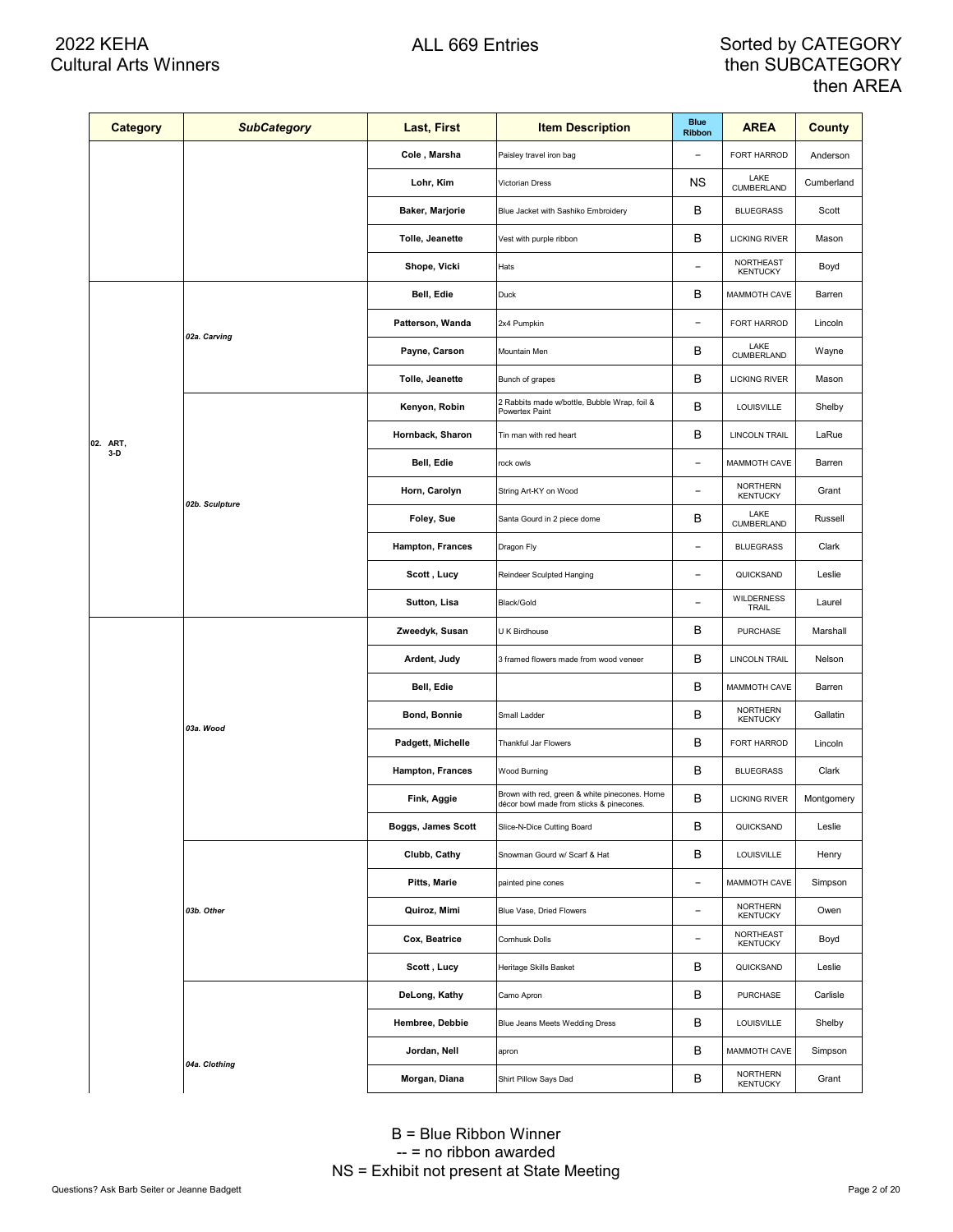| <b>Category</b> | <b>SubCategory</b>         | Last, First            | <b>Item Description</b>                                                               | <b>Blue</b><br><b>Ribbon</b> | <b>AREA</b>                        | <b>County</b> |
|-----------------|----------------------------|------------------------|---------------------------------------------------------------------------------------|------------------------------|------------------------------------|---------------|
|                 |                            | Mills, Thelma          | tan shoe bag                                                                          | В                            | FORT HARROD                        | Boyle         |
|                 |                            | Harvey, Gayle          | Blue Hat (bowl??)                                                                     | $\overline{\phantom{0}}$     | LAKE<br>CUMBERLAND                 | Adair         |
|                 |                            | Hudson, Liz            | Jewelry Box                                                                           | В                            | <b>PURCHASE</b>                    | McCracken     |
| 03. ART,        |                            | Peek, Mary             | Recycled card holder                                                                  | в                            | PENNYRILE                          | Lyon          |
| <b>NATURAL</b>  |                            | Clubb, Cathy           | Snowman & Scarecrow made from Tobacco<br><b>Sticks</b>                                | В                            | LOUISVILLE                         | Henry         |
|                 |                            | Maulden, Vada          | wool                                                                                  | $\qquad \qquad -$            | MAMMOTH CAVE                       | Barren        |
|                 |                            | Wehrle, Tina           | Mason Jar/Tractor/Chickens                                                            | в                            | <b>NORTHERN</b><br><b>KENTUCKY</b> | Gallatin      |
|                 | 04b. Household             | Keefe, Roberta         | ornaments out of cards                                                                | $\overline{a}$               | FORT HARROD                        | Jessamine     |
|                 |                            | <b>Branscum, Emily</b> | Jewelry Wall Hanging                                                                  | В                            | LAKE<br>CUMBERLAND                 | Pulaski       |
|                 |                            | Reffitt, Pam           | 1880 Clock                                                                            | ΝS                           | <b>BLUEGRASS</b>                   | Clark         |
|                 |                            | Fink, Aggie            | Multi-colored basket for makeup or brushes made<br>from magazines with yellow button. | ΝS                           | <b>LICKING RIVER</b>               | Montgomery    |
|                 |                            | Arrowood, Sandra       | Witches Hat, Woven Denim                                                              | В                            | NORTHEAST<br><b>KENTUCKY</b>       | Johnson       |
|                 |                            | McLemore, Lydia        | Woven-Cardboard Basket                                                                | ΝS                           | <b>WILDERNESS</b><br>TRAIL         | Rockcastle    |
|                 |                            | Scott, Reba            | <b>Tiered Tray</b>                                                                    | в                            | <b>PURCHASE</b>                    | Carlisle      |
|                 |                            | Dozer, Tammy           | Sewing machine valentine box                                                          | в                            | <b>PENNYRILE</b>                   | Muhlenberg    |
|                 |                            | Pinkston, Brenda       | Dragonfly from fan Blades                                                             | $\overline{a}$               | <b>GREEN RIVER</b>                 | Mclean        |
|                 |                            | Moore, Cindy           | Crossbody Bag w/ Crochet Vintage Trim From<br>Repurposed Denim Jeans                  | в                            | LOUISVILLE                         | Henry         |
|                 |                            | Goodman, Regina        | Tide Container Pumpkin                                                                | В                            | LINCOLN TRAIL                      | Hardin        |
|                 | 04c. Other                 | Shaw, Bonnie           | old book folded page art                                                              | $\overline{a}$               | MAMMOTH CAVE                       | Metcalfe      |
|                 |                            | Trentkamp, Jennifer    | Wreath Made From Ribbons                                                              | $\overline{\phantom{0}}$     | NORTHERN<br><b>KENTUCKY</b>        | Boone         |
|                 |                            | Boebinger, Denise      | Three Gnomes (small, medium, and large) w-<br>quilt picture                           | $\qquad \qquad -$            | FORT HARROD                        | Franklin      |
|                 |                            | Foley, Sue             | Painted Light with Hummingbirds                                                       | В                            | LAKE<br>CUMBERLAND                 | Russell       |
|                 |                            | Maynard, Joetta        | Denim Tote with Pockets                                                               | в                            | NORTHEAST<br><b>KENTUCKY</b>       | Pike          |
|                 |                            | <b>Collins, Abby</b>   | <b>Bottle Cap Purse</b>                                                               | $\overline{a}$               | QUICKSAND                          | Letcher       |
|                 |                            | Sutton, Lisa           | Jewelry                                                                               | в                            | <b>WILDERNESS</b><br>TRAIL         | Laurel        |
|                 |                            | Peers, Tana            | Stained Small Cane Egg Basket                                                         | В                            | LOUISVILLE                         | Shelby        |
|                 | 05a. Cane                  | Hiles, Louise          | Stocking Basket (unable to judge - in the wrong<br>category)                          | DQ                           | NORTHERN<br><b>KENTUCKY</b>        | Gallatin      |
|                 |                            | Kass, Kay              | Nantucket Style                                                                       | В                            | LAKE<br>CUMBERLAND                 | Cumberland    |
|                 |                            | Bowman, Pam            |                                                                                       | $\qquad \qquad -$            | <b>LICKING RIVER</b>               | Menifee       |
|                 |                            | Hast, Carolyn          | Rolling Pin Caned Basket                                                              | В                            | PURCHASE                           | Marshall      |
|                 |                            | Colley, Ida            | "Diamonds forever" field basket                                                       | В                            | PENNYRILE                          | Todd          |
|                 |                            | Hahn, Nicole           | 50th Anniversary Journey Basket                                                       | В                            | LOUISVILLE                         | Spencer       |
|                 |                            | Weaver, Carol          | small basket                                                                          | В                            | MAMMOTH CAVE                       | Monroe        |
|                 | <b>OEL</b><br>Duad Materia | Stidham, Debbie        | Half round bright colors                                                              | $\qquad \qquad -$            | NORTHERN<br><b>KENTUCKY</b>        | Boone         |

*05b Dyed Material*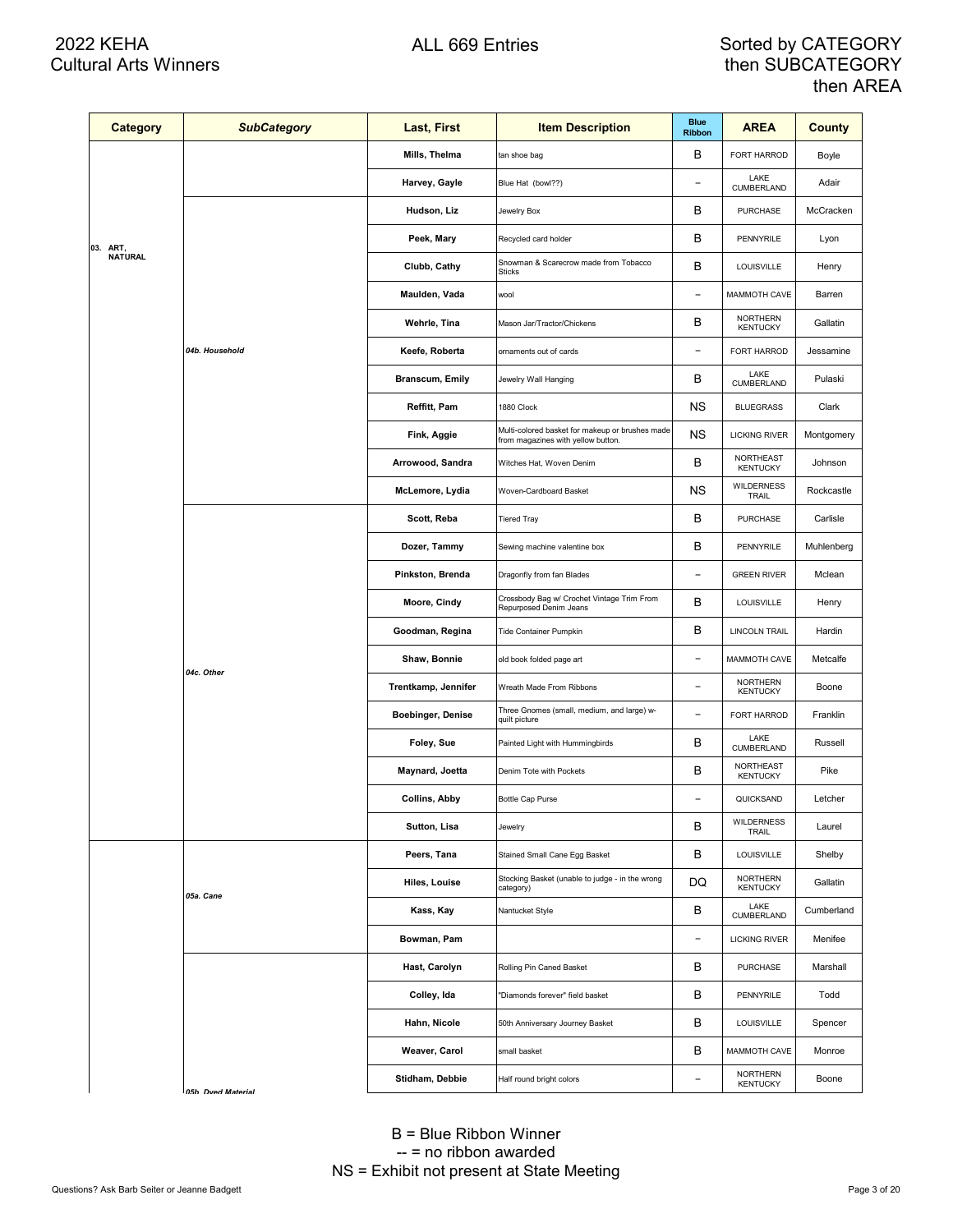| <b>Category</b> | <b>SubCategory</b><br><mark>יטט. בעט וויז איש</mark> | Last, First            | <b>Item Description</b>                                                                                               | <b>Blue</b><br><b>Ribbon</b> | <b>AREA</b>                         | County         |
|-----------------|------------------------------------------------------|------------------------|-----------------------------------------------------------------------------------------------------------------------|------------------------------|-------------------------------------|----------------|
|                 |                                                      | Kass, Kay              | Square Egg Basket                                                                                                     |                              | LAKE<br>CUMBERLAND                  | Cumberland     |
|                 |                                                      | Richardson, Linda      | Cherokee Pattern                                                                                                      | в                            | <b>BLUEGRASS</b>                    | Fayette        |
|                 |                                                      | Layne, Garlene         | Large Handle w/yellow                                                                                                 | $\overline{\phantom{0}}$     | <b>NORTHEAST</b><br><b>KENTUCKY</b> | Pike           |
|                 |                                                      | Scott, Lucy            | Toilet Paper Basket                                                                                                   | в                            | QUICKSAND                           | Leslie         |
|                 |                                                      | Raiche, Myra           | Multi-colored squash double handle                                                                                    | В                            | <b>WILDERNESS</b><br>TRAIL          | Laurel         |
|                 |                                                      | Moore, Cindy           | Hand dyed Rope Basket, Light Blue w/ Dark Blue<br>Confetti Dots, Circle Design & Blue Buttons<br>Attached             | $\overline{\phantom{0}}$     | LOUISVILLE                          | Henry          |
|                 | 05c. Miniature                                       | Stidham, Debbie        | 2" square, white and green                                                                                            | -                            | <b>NORTHERN</b><br><b>KENTUCKY</b>  | Boone          |
| 05. BASKETRY    | (under 4 inch)                                       | Kass, Kay              | <b>Black Ash Friendship</b>                                                                                           | В                            | LAKE<br>CUMBERLAND                  | Cumberland     |
|                 |                                                      | Scott, Lucy            | Miniature Basket, trimmed in purple                                                                                   | В                            | QUICKSAND                           | Leslie         |
|                 |                                                      | Colley, Ida            | Market basket w/ deer horn handle                                                                                     | В                            | PENNYRILE                           | Todd           |
|                 |                                                      | Moore, Cindy           | 10in diameter Rope Basket Wrapped<br>w/Navy/White Homespun Fabric & White fabric,<br>Embroidered Buttons on the front | В                            | <b>LOUISVILLE</b>                   | Henry          |
|                 |                                                      | Stidham, Debbie        | Turquoise handles, rectangle                                                                                          | B                            | <b>NORTHERN</b><br><b>KENTUCKY</b>  | Boone          |
|                 | 05d. Novelty                                         | Sharp, Mary Ann        | tobacco basket                                                                                                        | $\overline{\phantom{0}}$     | FORT HARROD                         | Boyle          |
|                 |                                                      | Corder, Brenda         | Multi-Color Reed                                                                                                      | в                            | LAKE<br>CUMBERLAND                  | Wayne          |
|                 |                                                      | Vaughn, Connie         | Small Nantucket with quarter in base                                                                                  | В                            | <b>BLUEGRASS</b>                    | Bourbon        |
|                 |                                                      | Scott, Lucy            | Urn shaped Basket                                                                                                     |                              | QUICKSAND                           | Leslie         |
|                 |                                                      | Raiche, Myra           | Black and tan natural bowl shape                                                                                      | В                            | <b>WILDERNESS</b><br>TRAIL          | Laurel         |
|                 |                                                      | Hutchins, Nichole      | Bourbon Barren lid base w/ food grad epoxy                                                                            | В                            | LOUISVILLE                          | Spencer        |
|                 |                                                      | Holm, Marsha           | plain feather basket                                                                                                  | В                            | MAMMOTH CAVE                        | Allen          |
|                 |                                                      | Stidham, Debbie        | Round with enamel pan                                                                                                 | В                            | <b>NORTHERN</b><br><b>KENTUCKY</b>  | Boone          |
|                 | 05e. Plain                                           | Goggin, Teresa         |                                                                                                                       | $\overline{\phantom{0}}$     | FORT HARROD                         | Boyle          |
|                 |                                                      | Gilbert, Wanda         | Rectangle                                                                                                             | В                            | LAKE<br><b>CUMBERLAND</b>           | Cumberland     |
|                 |                                                      | Richardson, Linda      | Front Porch Hanging Basket                                                                                            | в                            | <b>BLUEGRASS</b>                    | Fayette        |
|                 |                                                      | Scott, Lucy            | Hen Basket                                                                                                            | В                            | QUICKSAND                           | Leslie         |
|                 |                                                      | Sullivan, Pat          | Old Covered Bridge                                                                                                    | В                            | <b>PURCHASE</b>                     | Ballard        |
|                 | 06a. Bead Weaving                                    | Garmon, Jane           | Necklace, Earrings & Bracelet Kumihimo<br>weaving black, Turquoise, Red & Copper Beads                                | В                            | <b>LOUISVILLE</b>                   | <b>Bullitt</b> |
|                 |                                                      | Scott, Lucy            | Purple Necklace, Bead Weaving                                                                                         | $\overline{a}$               | QUICKSAND                           | Leslie         |
|                 | 06b. Non-jewelry Item/<br>Wearable                   | Lohr, Kim              | Hatband                                                                                                               | ΝS                           | LAKE<br>CUMBERLAND                  | Cumberland     |
|                 |                                                      | <b>McGinnis, Mitzi</b> | Scissor Fob                                                                                                           | $\overline{\phantom{0}}$     | <b>PURCHASE</b>                     | Marshall       |
| 06. BEADING     |                                                      | Garmon, Jane           | Prayer Beads - Cream & Brown Beads                                                                                    | $\overline{\phantom{0}}$     | <b>LOUISVILLE</b>                   | <b>Bullitt</b> |
|                 |                                                      | Reese, Gary            | Rosary                                                                                                                | В                            | <b>LINCOLN TRAIL</b>                | Meade          |
|                 | 06c. Miscellaneous                                   | Coats, Kathern         | moon and shadows of trees                                                                                             | В                            | MAMMOTH CAVE                        | Hart           |
|                 |                                                      | Wehrle, Tina           | Jesus/Cross Framed                                                                                                    | $\overline{\phantom{0}}$     | <b>NORTHERN</b><br><b>KENTUCKY</b>  | Gallatin       |
|                 |                                                      | Tolle, Jeanette        | Wall picture                                                                                                          | В                            | <b>LICKING RIVER</b>                | Mason          |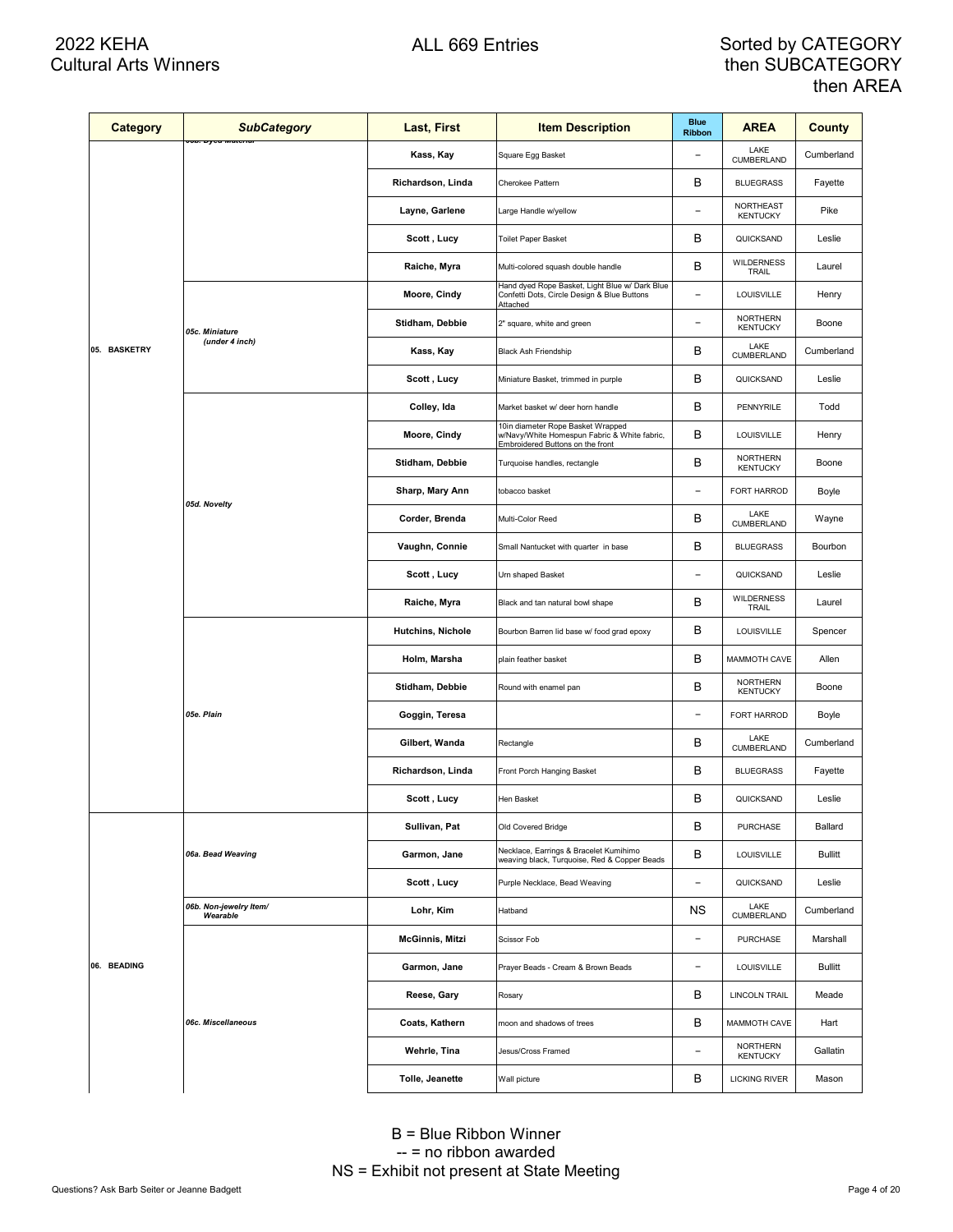| <b>Category</b>                    | <b>SubCategory</b>    | Last, First          | <b>Item Description</b>                                         | <b>Blue</b><br><b>Ribbon</b> | <b>AREA</b>                        | <b>County</b>  |
|------------------------------------|-----------------------|----------------------|-----------------------------------------------------------------|------------------------------|------------------------------------|----------------|
|                                    |                       | <b>Collins, Abby</b> | Pineapple                                                       | В                            | QUICKSAND                          | Letcher        |
|                                    |                       | Moore, Emily         | 3 color serving bowl                                            | $\overline{\phantom{0}}$     | PENNYRILE                          | Muhlenberg     |
|                                    |                       | Quiroz, Mimi         | Deer Vase                                                       | $\overline{\phantom{0}}$     | <b>NORTHERN</b><br><b>KENTUCKY</b> | Owen           |
|                                    | 07a. Hand-formed      | Darland, Crystal     | Tan speckled bowl                                               | B                            | FORT HARROD                        | Woodford       |
|                                    |                       | Whalen, Daria        | Leaf                                                            | $\overline{a}$               | LAKE<br>CUMBERLAND                 | Wayne          |
|                                    |                       | Bonar, Betty         | Dish With Flowers                                               | В                            | <b>BLUEGRASS</b>                   | Clark          |
|                                    |                       | Thomas, Martha       | Pumpkins                                                        | <b>NS</b>                    | LINCOLN TRAIL                      | Hardin         |
|                                    |                       | Vick, Imogene        | Santa                                                           | B                            | MAMMOTH CAVE                       | Allen          |
| 07. CERAMICS                       | 07b. Molded           | Resing, Maryloretto  | penguin                                                         | $\overline{a}$               | <b>NORTHERN</b><br><b>KENTUCKY</b> | Kenton         |
|                                    |                       | Buchman, Bonnie      | Cockatiel                                                       | B                            | LAKE<br>CUMBERLAND                 | Wayne          |
|                                    |                       | Hamm, Brenda         | Santa riding polar bear                                         | $\overline{a}$               | <b>LICKING RIVER</b>               | Rowan          |
|                                    |                       | Moore, Beth          | Snowman cookie jar                                              | B                            | PENNYRILE                          | Muhlenberg     |
|                                    | 07c. Pre-made         | Dowell, Jennifer     | Painted & Glazed Flower Pot                                     | B                            | <b>LINCOLN TRAIL</b>               | Breckinridge   |
|                                    |                       | Kunkel-Mains, Cathy  | Snow Village                                                    | $\overline{\phantom{0}}$     | <b>NORTHERN</b><br><b>KENTUCKY</b> | Kenton         |
|                                    |                       | Howlett, Joyce       | Cup                                                             | $\overline{\phantom{0}}$     | LAKE<br>CUMBERLAND                 | Cumberland     |
|                                    |                       | Hampton, Frances     | Picture Frame                                                   | B                            | <b>BLUEGRASS</b>                   | Clark          |
|                                    |                       | Coleman, Janice      | Red birds in basket                                             | <b>NS</b>                    | PENNYRILE                          | Caldwell       |
|                                    |                       | Arnold, Mechele      | sail away (sailboat)                                            | $\overline{a}$               | <b>GREEN RIVER</b>                 | McLean         |
|                                    | 08a. 14 Count & Under | Kovach, Nancy        | Framed Cross-Stitch "K" on top, Various designs,<br>"Blessings" | $\qquad \qquad -$            | LOUISVILLE                         | Shelby         |
|                                    |                       | Hicks, Pam           | Sarah Rickett reproduction Sampler                              | В                            | <b>LINCOLN TRAIL</b>               | Meade          |
|                                    |                       | Pannel, Wendy        | cardinal cross stitch                                           | $\overline{\phantom{a}}$     | MAMMOTH CAVE                       | Allen          |
|                                    |                       | Bentley, Hazel       | 4 Seasons-flowers                                               | B                            | <b>NORTHERN</b><br><b>KENTUCKY</b> | Boone          |
|                                    |                       | Thornton, Lydia      |                                                                 | $\overline{\phantom{a}}$     | FORT HARROD                        | Boyle          |
|                                    |                       | Gordon, Patty        | Ocean                                                           | B                            | LAKE<br>CUMBERLAND                 | Taylor         |
|                                    |                       | Sparks, Jennie       | <b>Summer Flowers</b>                                           | В                            | <b>BLUEGRASS</b>                   | Harrison       |
|                                    |                       | Roberts, Jean        |                                                                 | B                            | <b>LICKING RIVER</b>               | Menifee        |
| 08. COUNTED<br><b>CROSS STITCH</b> |                       | Muncy, Marie         | Baby Quilt, ABC Counted Cross stitch                            | $\overline{\phantom{a}}$     | QUICKSAND                          | Leslie         |
|                                    |                       | Bargo, Sandy         | Cornucopia                                                      | B                            | <b>WILDERNESS</b><br>TRAIL         | Laurel         |
|                                    |                       | Alvey, Janet         | Hearts Cross Stitch Pink & Purple Hearts in a<br>Cream Frame    | $\overline{a}$               | LOUISVILLE                         | <b>Bullitt</b> |
|                                    |                       | Bentley, Hazel       | 4 Seasons House                                                 | В                            | NORTHERN<br><b>KENTUCKY</b>        | Boone          |
|                                    | 08b. 16 to 22 Count   | Thornton, Lydia      |                                                                 | -                            | FORT HARROD                        | Boyle          |
|                                    |                       | Gordon, Patty        | <b>Balloon Glow</b>                                             | $\overline{\phantom{a}}$     | LAKE<br>CUMBERLAND                 | Taylor         |
|                                    |                       | Parks, Janice        | Christmas Table Topper                                          | $\overline{\phantom{0}}$     | <b>BLUEGRASS</b>                   | Scott          |
|                                    |                       | Anderson, Patricia   | <b>Train Stocking</b>                                           | В                            | QUICKSAND                          | Letcher        |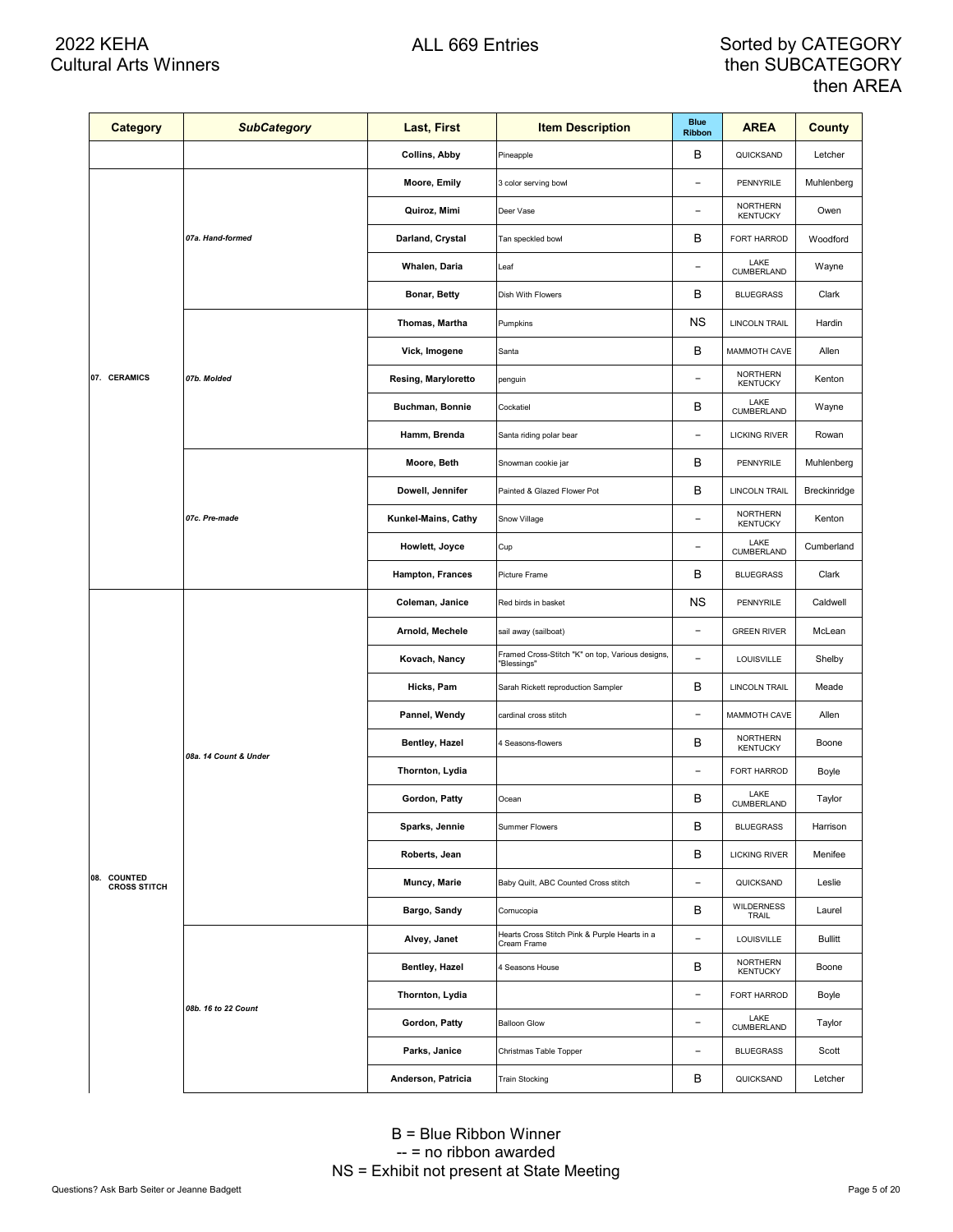| <b>Category</b> | <b>SubCategory</b>                     | Last, First            | <b>Item Description</b>                                                                | <b>Blue</b><br><b>Ribbon</b> | <b>AREA</b>                         | <b>County</b>  |
|-----------------|----------------------------------------|------------------------|----------------------------------------------------------------------------------------|------------------------------|-------------------------------------|----------------|
|                 |                                        | Loyall, Vicki          | Specialty Cloth Sampler                                                                | В                            | <b>LINCOLN TRAIL</b>                | Hardin         |
|                 | 08c. Specialty Cloth<br>(linens, etc.) | Bentley, Hazel         | Deer Afghan                                                                            | В                            | <b>NORTHERN</b><br><b>KENTUCKY</b>  | Boone          |
|                 |                                        | Hughes, Sandra         | Sampler heart farm scene framed                                                        | $\overline{a}$               | <b>LICKING RIVER</b>                | Mason          |
|                 |                                        | Young, Stacey          | Mauve crochet bonnet                                                                   | В                            | PENNYRILE                           | Todd           |
|                 |                                        | Irby, Kathy            | Yarn Bag - Olive                                                                       | $\overline{a}$               | <b>LOUISVILLE</b>                   | Jefferson      |
|                 |                                        | McNutt, Hedi           | <b>Baby Hat</b>                                                                        | $\overline{a}$               | <b>LINCOLN TRAIL</b>                | Hardin         |
|                 |                                        | Ball, Gina             | coffee mug koozie                                                                      | <b>NS</b>                    | MAMMOTH CAVE                        | Logan          |
|                 |                                        | Spaulding, Kathy       | Yellow purse                                                                           | $\overline{a}$               | <b>NORTHERN</b><br><b>KENTUCKY</b>  | Owen           |
|                 | 09a. Accessories                       | Parsons, Francine      | gray shawl                                                                             | $\overline{a}$               | FORT HARROD                         | Jessamine      |
|                 |                                        | Wilcoxson, Debbie      | Purse                                                                                  | B                            | LAKE<br>CUMBERLAND                  | Taylor         |
|                 |                                        | Adams, Julia           | Mandala Vest                                                                           | $\overline{a}$               | <b>BLUEGRASS</b>                    | Madison        |
|                 |                                        | Hamm, Brenda           |                                                                                        | В                            | <b>LICKING RIVER</b>                | Rowan          |
|                 |                                        | Arrowood, Sandra       | Frog Purse                                                                             | $\overline{a}$               | <b>NORTHEAST</b><br><b>KENTUCKY</b> | Johnson        |
|                 |                                        | <b>Blanton, Brenda</b> | Baby & White                                                                           | $\overline{\phantom{0}}$     | <b>WILDERNESS</b><br>TRAIL          | Harlan         |
|                 |                                        | Grief, Jeanne          | Asymmetrical 3 Corner Scarf                                                            | $\overline{a}$               | <b>PURCHASE</b>                     | McCracken      |
|                 |                                        | Whitmer, Ann           | Blue baby top                                                                          | $\overline{\phantom{0}}$     | PENNYRILE                           | Muhlenberg     |
|                 |                                        | Sollberger, Sheila     | Doll w/ White Crochet Wedding Dress and Veil<br>w/flower bouquet                       | $\overline{a}$               | LOUISVILLE                          | <b>Bullitt</b> |
|                 |                                        | Keene, Karen           | Merino Wool - Green dress with booties for<br>18month old girl                         | В                            | <b>LINCOLN TRAIL</b>                | Meade          |
|                 |                                        | Holzman, Donna         | crochet shawl                                                                          | B                            | MAMMOTH CAVE                        | Allen          |
|                 |                                        | Barnett, Karen         | Jacket and purse set                                                                   | В                            | NORTHERN<br><b>KENTUCKY</b>         | Grant          |
|                 | 09b. Fashion                           | Durman, Toby           | grey hat                                                                               | $\overline{\phantom{a}}$     | FORT HARROD                         | Boyle          |
|                 |                                        | Burton, Vonda          | Bunny Hat & Pants                                                                      | $\qquad \qquad -$            | LAKE<br>CUMBERLAND                  | Taylor         |
|                 |                                        | LeFurgy, Marylene      | Teal Top with Jewel variegated Skirt                                                   | В                            | <b>BLUEGRASS</b>                    | Madison        |
|                 |                                        | Hamm, Brenda           |                                                                                        | -                            | <b>LICKING RIVER</b>                | Rowan          |
| 09. CROCHET     |                                        | Shope, Vicki           | Stole, ecru                                                                            | $\overline{\phantom{0}}$     | NORTHEAST<br><b>KENTUCKY</b>        | Boyd           |
|                 |                                        | Scott, Lucy            | Toilet Paper Purple Girl                                                               | $\overline{\phantom{a}}$     | QUICKSAND                           | Leslie         |
|                 |                                        | Sutton, Lisa           | Scarf & Afghan                                                                         | В                            | <b>WILDERNESS</b><br>TRAIL          | Laurel         |
|                 |                                        | Grief, Jeanne          | Pink & Burgundy Open Weave                                                             | B                            | PURCHASE                            | McCracken      |
|                 |                                        | Whitmer, Ann           | Baby Afghan                                                                            | -                            | PENNYRILE                           | Muhlenberg     |
|                 |                                        | Rieder, Marcia         | Multi-Colored Lap-Afghan Crocheted w/bright<br>colored rows & alternating w/black rows | $\overline{\phantom{a}}$     | LOUISVILLE                          | Henry          |
|                 |                                        | <b>McNutt, Hedi</b>    | Basket w/Crochet Pumpkins                                                              | $\overline{\phantom{a}}$     | <b>LINCOLN TRAIL</b>                | Hardin         |
|                 |                                        | Nealy, Debbie          | Afghan                                                                                 | В                            | MAMMOTH CAVE                        | Simpson        |
|                 | 09c. Home Decor & Afghans              | Briggs, Cynthia        | Purple, Lavender, White Afghan                                                         | В                            | <b>NORTHERN</b><br><b>KENTUCKY</b>  | Grant          |
|                 |                                        | Smith, Evelyn          | Green/White/Yellow Baby Afghan                                                         | -                            | FORT HARROD                         | Mercer         |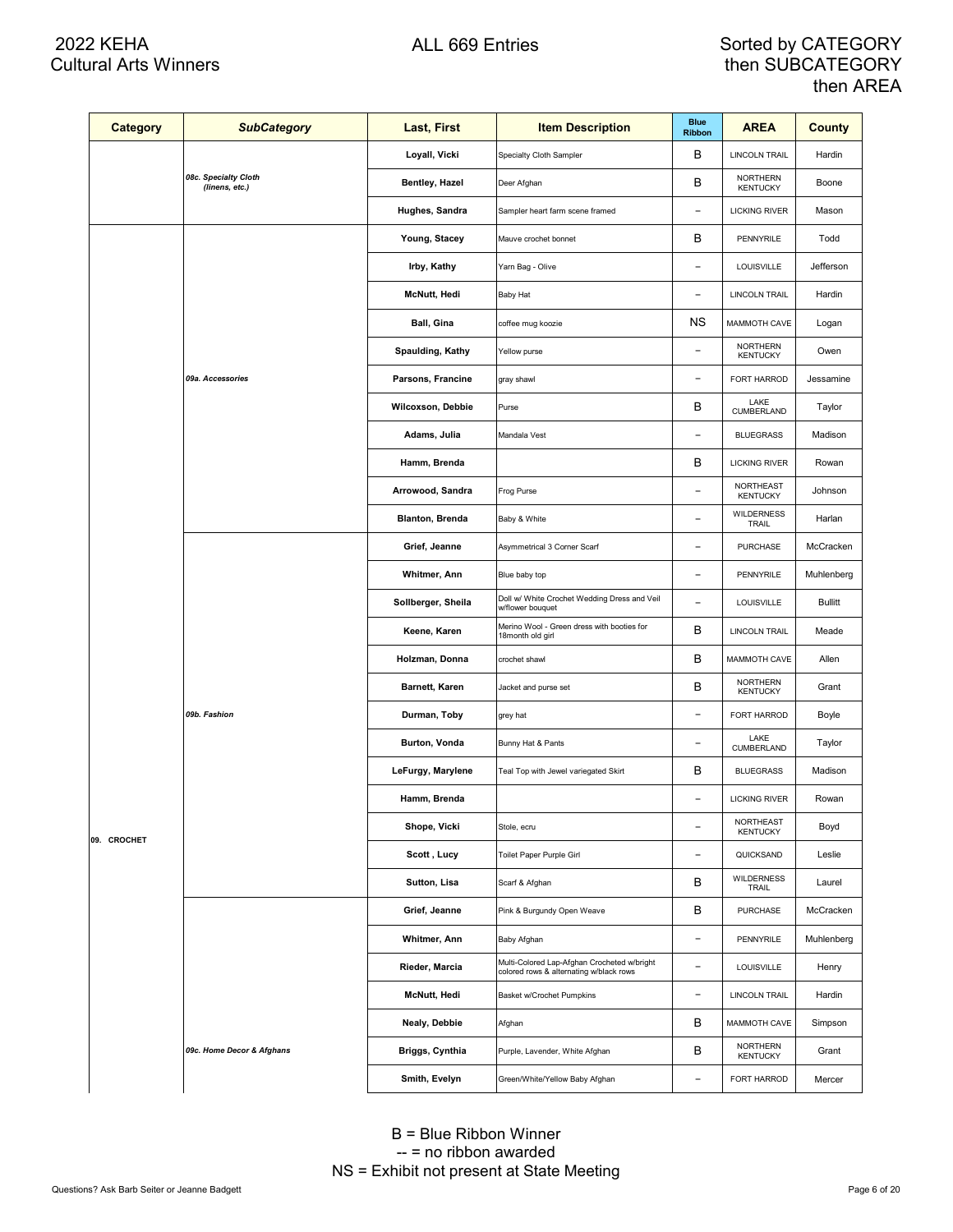| <b>Category</b>               | <b>SubCategory</b>                             | Last, First       | <b>Item Description</b>                                       | <b>Blue</b><br><b>Ribbon</b> | <b>AREA</b>                        | <b>County</b> |
|-------------------------------|------------------------------------------------|-------------------|---------------------------------------------------------------|------------------------------|------------------------------------|---------------|
|                               |                                                | Martin, Cristy    | 5 Point Star Afghan-Striped                                   | $\qquad \qquad -$            | LAKE<br>CUMBERLAND                 | Russell       |
|                               |                                                | Fryman, Linda     | Blue Afghan                                                   | $\overline{\phantom{a}}$     | <b>BLUEGRASS</b>                   | Harrison      |
|                               |                                                | Arrowood, Sandra  | Pastel Mandala Afghan                                         | В                            | NORTHEAST<br>KENTUCKY              | Johnson       |
|                               |                                                | Wynn, Abbie       | Double Circle Afghan                                          | B                            | QUICKSAND                          | Letcher       |
|                               |                                                | Sullivan, Pat     | Framed Butterfly Doily                                        | B                            | PURCHASE                           | Ballard       |
|                               |                                                | Wells, Sandy      | Red thread hat                                                | B                            | PENNYRILE                          | Crittenden    |
|                               |                                                | Minter, Faye      | Tan & Red Tablecloth, Square                                  | B                            | <b>LINCOLN TRAIL</b>               | Breckinridge  |
|                               |                                                | Ball, Gina        | farm fresh eggs                                               | <b>NS</b>                    | MAMMOTH CAVE                       | Logan         |
|                               | 09d. Thread                                    | DeBoard, Henrieta | Lavender Doily                                                | B                            | <b>NORTHERN</b><br><b>KENTUCKY</b> | Boone         |
|                               |                                                | Reynolds, Gerri   | <b>Baptismal Dress/Hat</b>                                    | B                            | LAKE<br>CUMBERLAND                 | Adair         |
|                               |                                                | Arthur, Valerie   | Green Doily                                                   | $\overline{\phantom{a}}$     | <b>BLUEGRASS</b>                   | Madison       |
|                               |                                                | Arrowood, Sandra  | Apple Earrings                                                | $\overline{\phantom{a}}$     | NORTHEAST<br>KENTUCKY              | Johnson       |
|                               |                                                | Wynn, Abbie       | Doily Table Runner                                            | $\qquad \qquad -$            | QUICKSAND                          | Letcher       |
|                               |                                                | Eastham, Sue      | Christmas Elf                                                 | $\overline{a}$               | PURCHASE                           | Marshall      |
|                               |                                                | Whitmer, Ann      | Doll w/ blue hair                                             | $\qquad \qquad -$            | PENNYRILE                          | Muhlenberg    |
|                               |                                                | Hawkins, Liz      | Large Fairy Pumpkin                                           | $\qquad \qquad -$            | <b>LINCOLN TRAIL</b>               | Meade         |
|                               |                                                | Korbel, Kathy     | toy ribbon                                                    | $\overline{\phantom{a}}$     | MAMMOTH CAVE                       | Allen         |
|                               | 10a. Cloth                                     | Stidham, Debbie   | White Teddy Bear/Hat &Vest                                    | B                            | NORTHERN<br><b>KENTUCKY</b>        | Boone         |
|                               |                                                | Keefe, Roberta    | toy book                                                      | B                            | FORT HARROD                        | Jessamine     |
|                               |                                                | Reynolds, Gerri   | "Biker Chick"- Red Finger Nails and Black<br>Leather          | B                            | LAKE<br>CUMBERLAND                 | Adair         |
|                               |                                                | Allen, Pearl      | Pumpkin Man                                                   | $\overline{\phantom{a}}$     | <b>BLUEGRASS</b>                   | Clark         |
|                               |                                                | Fink, Aggie       | 3 Bear family                                                 | B                            | <b>LICKING RIVER</b>               | Montgomery    |
| 10. DOLL/TOY<br><b>MAKING</b> |                                                | Palmiter, Ruth    | Green & white crochet Yoda                                    | B                            | PENNYRILE                          | Lyon          |
|                               |                                                | Hembree, Debbie   | 2 horses, 2 Hippos, Hippos in Red embellished<br>Fabric Purse | B                            | LOUISVILLE                         | Shelby        |
|                               |                                                | Acosta, Maria     | crochet cat                                                   | $\overline{\phantom{a}}$     | MAMMOTH CAVE                       | Allen         |
|                               |                                                | Flaugher, Joyce   |                                                               | в                            | NORTHERN<br><b>KENTUCKY</b>        | Pendleton     |
|                               | 10b. Handmade Toy NOT<br>Porcelain/China/Cloth | Grady, Denise     | Yellow Chicken                                                | B                            | LAKE<br>CUMBERLAND                 | Wayne         |
|                               |                                                | Arthur, Breona    | Chunky Bee                                                    | $\overline{a}$               | <b>BLUEGRASS</b>                   | Madison       |
|                               |                                                | Meade, Trina      | Yellow Bear                                                   |                              | NORTHEAST<br><b>KENTUCKY</b>       | Pike          |
|                               |                                                | Vanover, River    | Set of 2 Polymer Clay Figures                                 | $\overline{a}$               | QUICKSAND                          | Leslie        |
|                               |                                                | Sutton, Lisa      | Crocheted                                                     | $\overline{a}$               | WILDERNESS<br>TRAIL                | Laurel        |
|                               | 10c. Porcelain/China                           | Hampton, Frances  | Stuffed Doll                                                  | <b>NS</b>                    | <b>BLUEGRASS</b>                   | Clark         |
|                               |                                                | Hudson, Liz       | Peacock                                                       | B                            | <b>PURCHASE</b>                    | McCracken     |
|                               | 11a. Pastels                                   | Peeples, Brayden  | Mountain Sunset                                               |                              | <b>NORTHERN</b><br><b>KENTUCKY</b> | Grant         |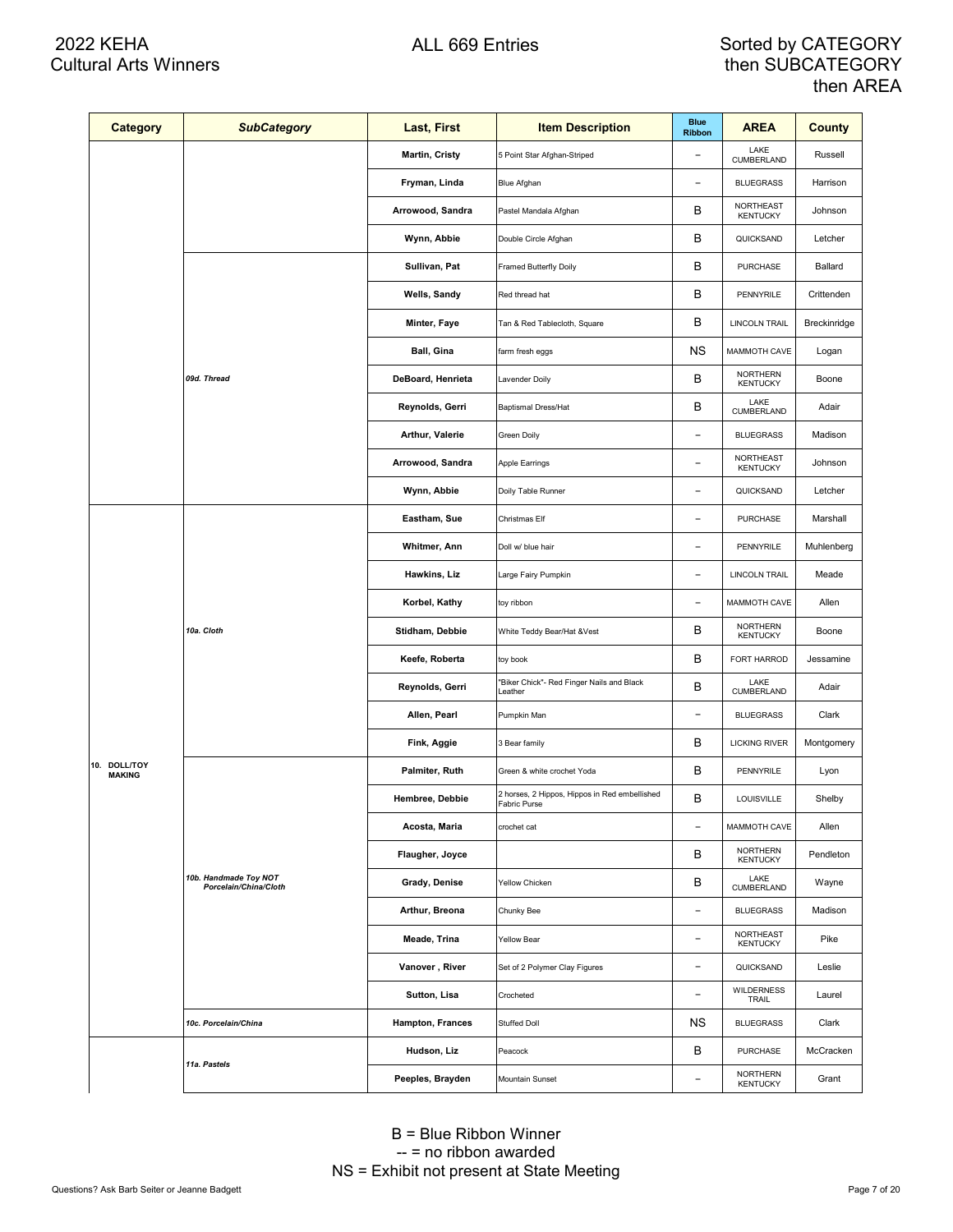| <b>Category</b> | <b>SubCategory</b>                      | Last, First             | <b>Item Description</b>                                      | <b>Blue</b><br><b>Ribbon</b> | <b>AREA</b>                         | <b>County</b>  |
|-----------------|-----------------------------------------|-------------------------|--------------------------------------------------------------|------------------------------|-------------------------------------|----------------|
|                 |                                         | Brace, Mary Beth        | gold city                                                    | в                            | MAMMOTH CAVE                        | Simpson        |
|                 |                                         | <b>Bailey, Esther</b>   | October                                                      | $\overline{a}$               | FORT HARROD                         | Lincoln        |
|                 | 11b. Pen and Ink                        | Back, Kara              | Deer Skull                                                   | в                            | LAKE<br>CUMBERLAND                  | Taylor         |
|                 |                                         | Vanover, River          | Rose                                                         | $\overline{\phantom{0}}$     | QUICKSAND                           | Leslie         |
|                 |                                         | McCamish, Diane         | Pin and Ink w/Oil Roughing                                   | в                            | LINCOLN TRAIL                       | Hardin         |
|                 | 11c. Pen and Ink                        | Mills, Thelma           | winter barn                                                  | $\overline{\phantom{0}}$     | FORT HARROD                         | Boyle          |
|                 | with Oil Roughing                       | Kincaid, Nancy          | Blue Box                                                     | в                            | LAKE<br>CUMBERLAND                  | Pulaski        |
|                 |                                         | Hampton, Frances        | <b>Wheel Barrow</b>                                          | $\overline{\phantom{0}}$     | <b>BLUEGRASS</b>                    | Clark          |
| 11. DRAWING     |                                         | Hudson, Liz             | Quilt City USA                                               | в                            | PURCHASE                            | McCracken      |
|                 |                                         | Holm, Marsha            | butterfly and flowers                                        | $\overline{\phantom{0}}$     | MAMMOTH CAVE                        | Allen          |
|                 | 11d. Pencil or Charcoal<br><b>BLACK</b> | Peeples, Brayden        | Self portrait, boy with glasses                              | $\overline{a}$               | <b>NORTHERN</b><br><b>KENTUCKY</b>  | Grant          |
|                 |                                         | Bonar, Betty            | Boy Fishing                                                  | $\overline{\phantom{0}}$     | <b>BLUEGRASS</b>                    | Clark          |
|                 |                                         | <b>Blevins, Heather</b> | Canadian Goose                                               | В                            | <b>LICKING RIVER</b>                | Mason          |
|                 | 11e. Pencil<br>COLOR                    | McQueary, Debbie        | Santa                                                        | В                            | <b>LINCOLN TRAIL</b>                | Hardin         |
|                 |                                         | Wray, Joyce             |                                                              | $\overline{a}$               | MAMMOTH CAVE                        | Barren         |
|                 |                                         | Peeples, Brayden        | "You can't escape yourself"                                  | $\overline{\phantom{0}}$     | <b>NORTHERN</b><br><b>KENTUCKY</b>  | Grant          |
|                 |                                         | Foley, Sue              | Bluebird on Post with Morning Glories                        | в                            | LAKE<br>CUMBERLAND                  | Russell        |
|                 |                                         | Banfield, Carol         | Fall                                                         | $\overline{\phantom{0}}$     | <b>BLUEGRASS</b>                    | Harrison       |
|                 |                                         | <b>Blevins, Heather</b> | Red Cardinal                                                 | $\overline{a}$               | <b>LICKING RIVER</b>                | Mason          |
|                 |                                         | Steffey, Judy           | Woman Watering Plants                                        | ΝS                           | <b>NORTHEAST</b><br><b>KENTUCKY</b> | Pike           |
|                 |                                         | Whitmer, Ann            | Scarf                                                        | $\overline{a}$               | PENNYRILE                           | Muhlenberg     |
|                 |                                         | Hale, Barbara           | Baby Sheet/Pillow Case - White Set w/Mother<br>Goose Pattern | В                            | LOUISVILLE                          | <b>Bullitt</b> |
|                 |                                         | Acosta, Maria           | embroidery horse                                             | $\overline{a}$               | MAMMOTH CAVE                        | Allen          |
|                 |                                         | Mitchell, Juanita       | Sampler                                                      | в                            | <b>NORTHERN</b><br><b>KENTUCKY</b>  | Campbell       |
|                 |                                         | Patterson, Wanda        | Live-Laugh-Love                                              | $\overline{a}$               | FORT HARROD                         | Lincoln        |
|                 | 12a. Basic                              | Duvall, Vera            | Purple Embroidery-Pillow Cases                               | В                            | LAKE<br>CUMBERLAND                  | Wayne          |
|                 |                                         | Scheiderman, Betty      | 90 Days of Covid                                             | В                            | <b>BLUEGRASS</b>                    | Madison        |
|                 |                                         | Saunders, Jane          | White dresser scarf with multi-colored flowers               | $\overline{a}$               | <b>LICKING RIVER</b>                | Mason          |
|                 |                                         | Wells, Jean             | Blessed                                                      | $\overline{a}$               | <b>NORTHEAST</b><br><b>KENTUCKY</b> | Johnson        |
|                 |                                         | Muncy, Marie            | Dresden Plate Quilt Snowflake embr.                          | В                            | QUICKSAND                           | Leslie         |
|                 |                                         | <b>Blanton, Brenda</b>  | Flower in Frame                                              | <b>NS</b>                    | <b>WILDERNESS</b><br>TRAIL          | Harlan         |
|                 |                                         | Whitmer, Ann            | Tan pillow cover                                             | $\overline{a}$               | PENNYRILE                           | Muhlenberg     |
|                 |                                         | Perry, Rita             | Flower Embroidery in Frame                                   | $\overline{a}$               | LAKE<br>CUMBERLAND                  | McCreary       |
|                 | 12b. Candle Wicking                     | Grubb, Mary Sue         | Pillow                                                       | $\overline{\phantom{a}}$     | <b>BLUEGRASS</b>                    | Harrison       |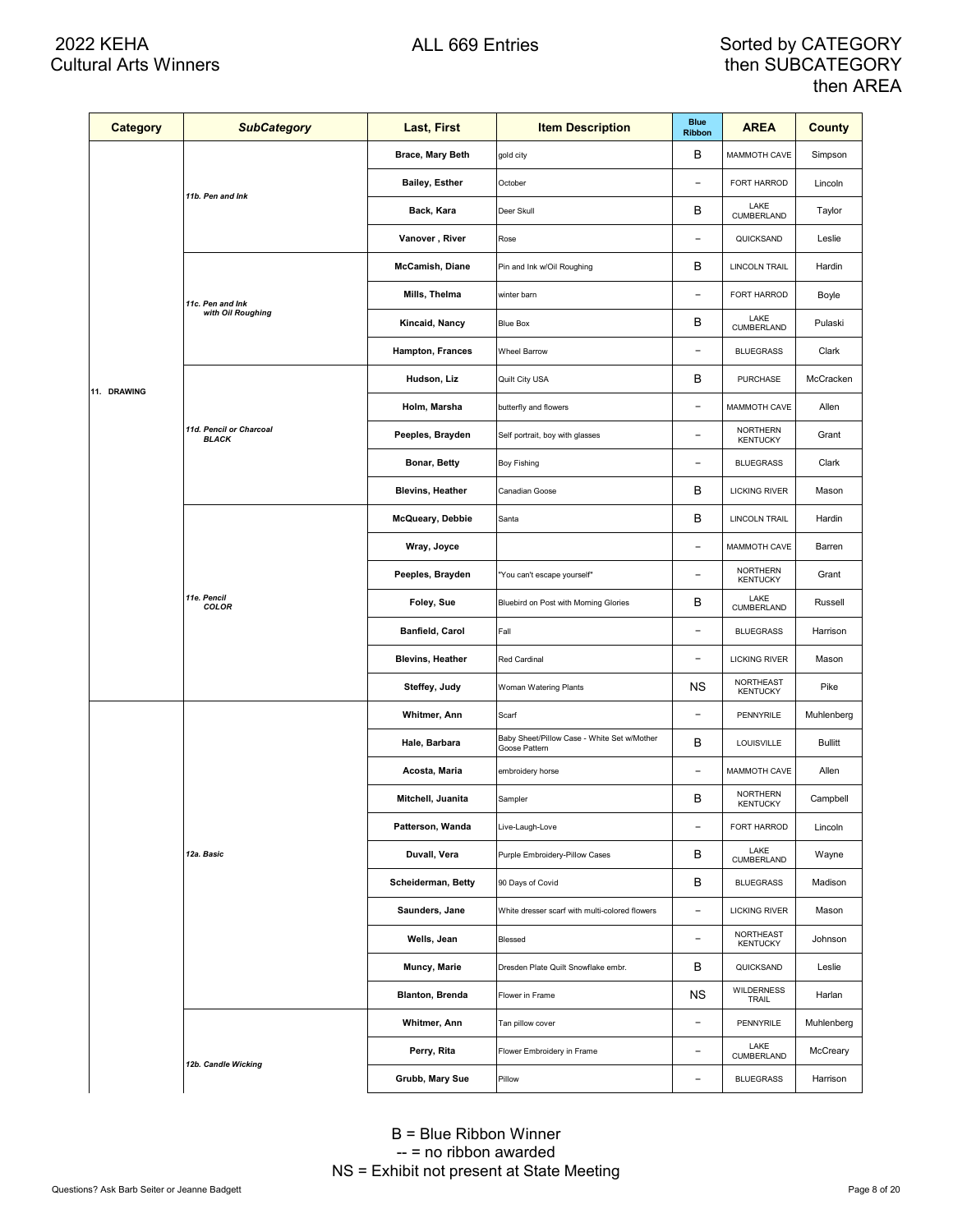| <b>Category</b> | <b>SubCategory</b> | Last, First            | <b>Item Description</b>                                                                                        | <b>Blue</b><br><b>Ribbon</b> | <b>AREA</b>                        | County     |
|-----------------|--------------------|------------------------|----------------------------------------------------------------------------------------------------------------|------------------------------|------------------------------------|------------|
|                 |                    | Saunders, Jane         | Beige pillow with basket of brown & creamed<br>embroidery floss                                                | В                            | <b>LICKING RIVER</b>               | Mason      |
|                 |                    | Acosta, Maria          | owl in hoop                                                                                                    | В                            | MAMMOTH CAVE                       | Allen      |
|                 | 12c. Crewel        | Newton, Priscilla      | <b>Blue Pillow</b>                                                                                             | $\qquad \qquad -$            | LAKE<br>CUMBERLAND                 | Green      |
|                 |                    | Bonar, Betty           | <b>Flower Pillow</b>                                                                                           | в                            | <b>BLUEGRASS</b>                   | Clark      |
|                 |                    | Bowlin, Mary           | Lighted Christmas Pillow                                                                                       | В                            | PURCHASE                           | Marshall   |
|                 |                    | Toomey, Freda          | Welcome Home towel                                                                                             | $\overline{a}$               | PENNYRILE                          | Muhlenberg |
|                 |                    | Bailey, Nikki          | Deer Winter Scene                                                                                              | $\overline{a}$               | LOUISVILLE                         | Shelby     |
|                 |                    | <b>Bramer, Pauline</b> | Green, brown, & white purse                                                                                    | $\qquad \qquad -$            | LINCOLN TRAIL                      | Meade      |
|                 |                    | Cox, Donna             | stuffed diet pillow                                                                                            | В                            | MAMMOTH CAVE                       | Allen      |
|                 | 12d. Machine       | Bentley, Hazel         | Month of the year Afghan                                                                                       | В                            | <b>NORTHERN</b><br><b>KENTUCKY</b> | Boone      |
|                 |                    | Frondal, Lois          | peach and tan table runner                                                                                     | В                            | FORT HARROD                        | Boyle      |
| 12. EMBROIDERY  |                    | Ritzie, Townya         | Backpack-Red and Black                                                                                         | B                            | LAKE<br>CUMBERLAND                 | Adair      |
|                 |                    | Baker, Marjorie        | Lemon Pillow Sham                                                                                              | $\overline{a}$               | <b>BLUEGRASS</b>                   | Scott      |
|                 |                    | Harless, Connie        | T-Shirt                                                                                                        | ΝS                           | NORTHEAST<br><b>KENTUCKY</b>       | Martin     |
|                 |                    | Lawrence, Annette      | <b>Grill Master</b>                                                                                            | $\overline{a}$               | WILDERNESS<br>TRAIL                | Rockcastle |
|                 | 12e. Ribbon        | Perkins, Denise        | Rose Embroidery                                                                                                | B                            | <b>NORTHERN</b><br><b>KENTUCKY</b> | Owen       |
|                 |                    | Hicks, Lynn            | Blue Afghan                                                                                                    | B                            | PURCHASE                           | Marshall   |
|                 |                    | Dozer, Tammy           | 6 color w/ red and grey center-bread cover towel                                                               | $\overline{a}$               | PENNYRILE                          | Muhlenberg |
|                 |                    | Yates, Rita            | Line & Loop Stitches Christmas Ornament                                                                        | $\overline{\phantom{a}}$     | <b>LINCOLN TRAIL</b>               | Washington |
|                 |                    | Holzman, Donna         | Swedish weaving                                                                                                | В                            | MAMMOTH CAVE                       | Allen      |
|                 | 12g. Swedish       | Stidham, Debbie        | Green Towel White Thread                                                                                       | $\qquad \qquad -$            | <b>NORTHERN</b><br><b>KENTUCKY</b> | Boone      |
|                 |                    | Mills, Thelma          | blue and white bookmark                                                                                        | $\overline{a}$               | FORT HARROD                        | Boyle      |
|                 |                    | Eubank, Melonie        | White Afghan with Teal Aztec Design                                                                            | B                            | LAKE<br>CUMBERLAND                 | Russell    |
|                 |                    | Fryman, Linda          | Tea Towel                                                                                                      | $\overline{a}$               | <b>BLUEGRASS</b>                   | Harrison   |
|                 |                    | Nunley, Nancy          | Blanket                                                                                                        | $\overline{a}$               | NORTHEAST<br><b>KENTUCKY</b>       | Greenup    |
|                 |                    | Reese, Gary            | Tatting, doily                                                                                                 | В                            | <b>LINCOLN TRAIL</b>               | Meade      |
|                 | 12h. Tatting or    | Mills, Thelma          | orange doily                                                                                                   | В                            | FORT HARROD                        | Boyle      |
|                 | <b>Lace Making</b> | Morris, Carolyn        | <b>Tatted Heart</b>                                                                                            | В                            | LAKE<br>CUMBERLAND                 | Taylor     |
|                 |                    | Gunnell, Anna          | Hand towel using variegated thread in oranges to<br>cream.                                                     | В                            | <b>LICKING RIVER</b>               | Morgan     |
|                 |                    | Moore, Cindy           | Denim Jacket- Red White Embroidery Thread &<br>Ribbon w/Gold & Diamond Bling. Denim & Cotton<br>Strips on Back | В                            | <b>LOUISVILLE</b>                  | Henry      |
|                 |                    | Acosta, Maria          | bee you                                                                                                        | В                            | MAMMOTH CAVE                       | Allen      |
|                 |                    | Duvall, Jennifer       | Dogwood Flowers                                                                                                | $\qquad \qquad -$            | <b>NORTHERN</b><br><b>KENTUCKY</b> | Campbell   |
|                 |                    | Sharp, Mary Ann        | chicken scratch KY                                                                                             | В                            | FORT HARROD                        | Boyle      |
|                 | 12i. Miscellaneous | Reynolds, Gerri        | The Eagle Flies                                                                                                | В                            | LAKE<br>CUMBERLAND                 | Adair      |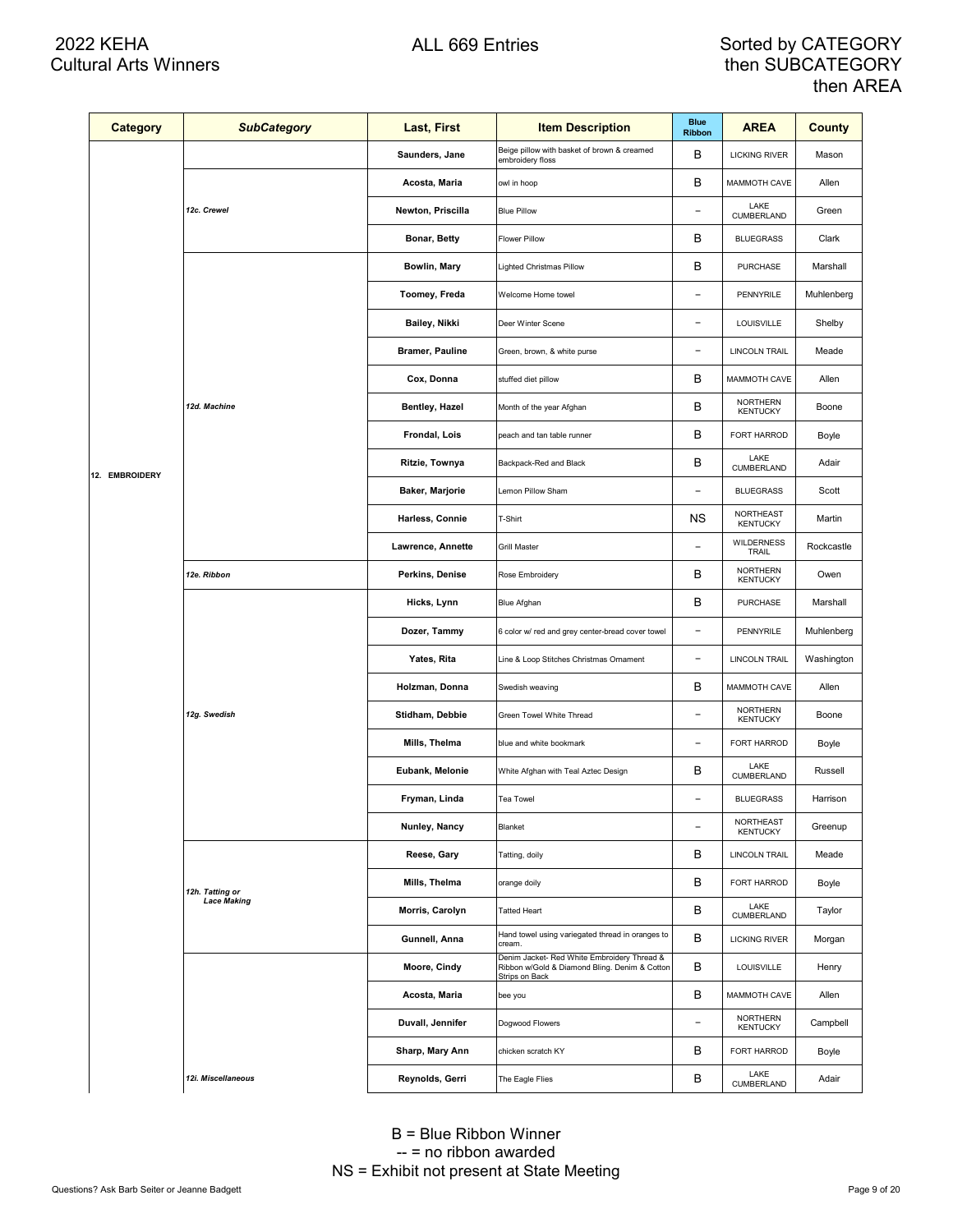| <b>Category</b> | <b>SubCategory</b> | Last, First                    | <b>Item Description</b>                        | <b>Blue</b><br><b>Ribbon</b> | <b>AREA</b>                  | <b>County</b>  |
|-----------------|--------------------|--------------------------------|------------------------------------------------|------------------------------|------------------------------|----------------|
|                 |                    | Baker, Marjorie                | Chicken Scratch Pumpkin Table Mat              | в                            | <b>BLUEGRASS</b>             | Scott          |
|                 |                    | Yunker, Grace                  | Felted wool basket of flowers                  | $\qquad \qquad -$            | <b>LICKING RIVER</b>         | Mason          |
|                 |                    | Wells, Jean                    | Needle Case                                    | В                            | NORTHEAST<br><b>KENTUCKY</b> | Johnson        |
|                 |                    | Lawrence, Annette              | Snowman/Bunny                                  | В                            | <b>WILDERNESS</b><br>TRAIL   | Rockcastle     |
|                 |                    | Medley, Laura                  | felted picture-tree w/ swing                   | $\qquad \qquad -$            | PENNYRILE                    | Trigg          |
|                 |                    | Hembree, Debbie                | Polar Bear in Sugar Bowl                       | В                            | LOUISVILLE                   | Shelby         |
|                 |                    | Borders, Marissa               | flower                                         | $\overline{\phantom{a}}$     | MAMMOTH CAVE                 | Barren         |
|                 | 13a. Needle Method | Darland, Crystal               | Felted snowman                                 | в                            | FORT HARROD                  | Woodford       |
|                 |                    | Lohr, Kim                      | Lamb                                           | ΝS                           | LAKE<br>CUMBERLAND           | Cumberland     |
| 13. FELTING     |                    | Puckett, Claudia               | <b>Felted Nativity Scene</b>                   | В                            | <b>BLUEGRASS</b>             | Clark          |
|                 |                    | Harris, Betty                  | Sheep                                          | $\qquad \qquad -$            | <b>LICKING RIVER</b>         | Mason          |
|                 |                    | Scott, Lucy                    | Felted Birds in a Twig Tree                    | $\overline{a}$               | QUICKSAND                    | Leslie         |
|                 |                    | Vasquez, Myrna                 | Framed Multi-colored Felting                   | $\qquad \qquad -$            | <b>PURCHASE</b>              | Calloway       |
| 13b. Wet Method | Gordon, Maria E.   | Bowl - Wool w/Silk Decorations | В                                              | LOUISVILLE                   | Shelby                       |                |
|                 |                    | Arthur, Breona                 | Felted Blue Bowl                               | $\qquad \qquad -$            | <b>BLUEGRASS</b>             | Madison        |
|                 |                    | Wells, Jean                    | Spring Flowers Table Mat                       | $\overline{a}$               | NORTHEAST<br><b>KENTUCKY</b> | Johnson        |
|                 |                    | Stevens, Elaine                | Table Runner                                   | $\qquad \qquad -$            | <b>PURCHASE</b>              | McCracken      |
|                 |                    | Sims, Kathy                    | Leaf table runner                              | В                            | PENNYRILE                    | Lyon           |
|                 |                    | Arnold, Mechele                | Cross stitch acorn                             | $\overline{\phantom{a}}$     | <b>GREEN RIVER</b>           | McLean         |
|                 |                    | Baker, Pat                     | Round Wooden Sign w/ Harvest Moon &<br>Pumpkin | $\qquad \qquad -$            | LOUISVILLE                   | <b>Bullitt</b> |
|                 |                    | <b>Breeding, Susan</b>         | Wool appliqued Table Runner                    | В                            | <b>LINCOLN TRAIL</b>         | Washington     |
|                 |                    | Acosta, Maria                  | wheat straw embroidery                         | $\qquad \qquad -$            | MAMMOTH CAVE                 | Allen          |
|                 | 14a. Autumn        | Williams, Judy                 | Fall wall hanging                              | В                            | NORTHERN<br><b>KENTUCKY</b>  | Owen           |
|                 |                    | Marean, Linda                  | Halloween decor                                | В                            | FORT HARROD                  | Anderson       |
|                 |                    | Williams, Cindy                | Halloween Pillow                               | $\overline{\phantom{a}}$     | LAKE<br>CUMBERLAND           | Taylor         |
|                 |                    | Griffin, Terry                 | Harvest Mat                                    | В                            | <b>BLUEGRASS</b>             | Madison        |
|                 |                    | Hamm, Brenda                   |                                                | ΝS                           | <b>LICKING RIVER</b>         | Rowan          |
|                 |                    | Maynard, Joetta                | Spider Web Orange                              | $\overline{\phantom{a}}$     | NORTHEAST<br><b>KENTUCKY</b> | Pike           |
|                 |                    | Scott, Lucy                    | Autumn Table Runner                            | в                            | QUICKSAND                    | Leslie         |
|                 |                    | Napier, Maggie                 | Autumn Wreath                                  | В                            | WILDERNESS<br>TRAIL          | Clay           |
|                 |                    | Moore, Emily                   | Happy Easter Bunny Decoupage                   | $\qquad \qquad -$            | PENNYRILE                    | Muhlenberg     |
|                 |                    | Kenyon, Robin                  | St. Patrick's Day Wreath                       | в                            | LOUISVILLE                   | Shelby         |
|                 |                    | <b>Breeding, Susan</b>         | Wool appliqued Table Runner                    | $\qquad \qquad -$            | LINCOLN TRAIL                | Washington     |
|                 |                    | Acosta, Maria                  | save the bees                                  | $\qquad \qquad -$            | MAMMOTH CAVE                 | Allen          |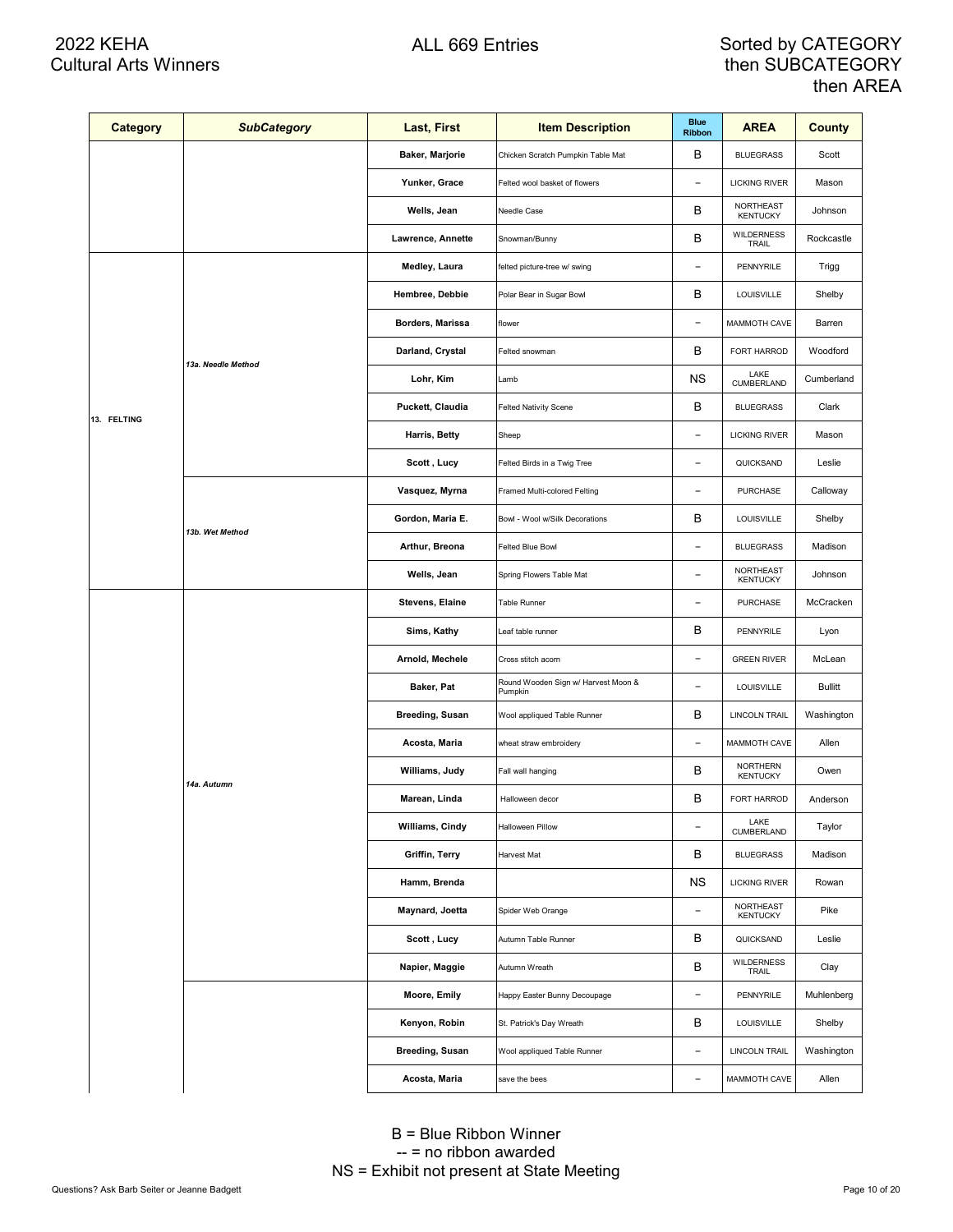# 2022 KEHA Cultural Arts Winners

### ALL 669 Entries **Sorted by CATEGORY** then SUBCATEGORY then AREA

| <b>Category</b>    | <b>SubCategory</b> | Last, First         | <b>Item Description</b>                                                                           | <b>Blue</b><br><b>Ribbon</b> | <b>AREA</b>                         | <b>County</b>  |
|--------------------|--------------------|---------------------|---------------------------------------------------------------------------------------------------|------------------------------|-------------------------------------|----------------|
|                    |                    | Allison, Marie      | <b>Tissue Box Cover</b>                                                                           | $\overline{\phantom{a}}$     | <b>NORTHERN</b><br><b>KENTUCKY</b>  | Gallatin       |
|                    | 14b. Spring        | Johnson, Julie      | purple bunny                                                                                      | $\qquad \qquad -$            | FORT HARROD                         | Jessamine      |
|                    |                    | Lohr, Kim           | Easter Table Runner                                                                               | ΝS                           | LAKE<br>CUMBERLAND                  | Cumberland     |
|                    |                    | Woltering, Helen    | St. Patrick's Day Wreath                                                                          | $\qquad \qquad -$            | <b>BLUEGRASS</b>                    | Madison        |
|                    |                    | Tolle, Jeanette     | Easter Sunday                                                                                     | в                            | <b>LICKING RIVER</b>                | Mason          |
|                    |                    | Duncan, Kelly       | Quilted Wall Hanging                                                                              | ΝS                           | NORTHEAST<br><b>KENTUCKY</b>        | Floyd          |
| 14. HOLIDAY        |                    | Scott, Lucy         | Easter Egg Mobile                                                                                 | В                            | QUICKSAND                           | Leslie         |
| <b>DECORATIONS</b> |                    | Scott, Reba         | Fish Wreath                                                                                       | в                            | <b>PURCHASE</b>                     | Carlisle       |
|                    |                    | Palmiter, Ruth      | Watermelon summer wall hanging                                                                    | $\qquad \qquad -$            | PENNYRILE                           | Lyon           |
|                    |                    | Cissell, Paula      | Flip Flop Wreath Orange, Teal, Purple Feather<br>pattern Flip Flops w/ Silk flowers in the center | в                            | LOUISVILLE                          | <b>Bullitt</b> |
|                    |                    | Breeding, Susan     | Wool appliqued Table Runner                                                                       | В                            | <b>LINCOLN TRAIL</b>                | Washington     |
|                    |                    | Beuttel, Vikki      | red, white & blue eagle                                                                           | ΝS                           | MAMMOTH CAVE                        | Allen          |
|                    | 14c. Summer        | Keller, Sue         | Mainstreet Bench Cover                                                                            | В                            | <b>NORTHERN</b><br><b>KENTUCKY</b>  | Gallatin       |
|                    |                    | Cole, Marsha        | Summer Garland                                                                                    | $\qquad \qquad -$            | FORT HARROD                         | Anderson       |
|                    |                    | Reynolds, Gerri     | Are We There Yet? Fishing                                                                         | В                            | LAKE<br>CUMBERLAND                  | Adair          |
|                    |                    | Sparks, Jennie      | 4th of July Pillow                                                                                | $\qquad \qquad -$            | <b>BLUEGRASS</b>                    | Harrison       |
|                    |                    | Yunker, Grace       | Bunny table runner                                                                                | $\qquad \qquad -$            | <b>LICKING RIVER</b>                | Mason          |
|                    |                    | Maynard, Joetta     | Flag Print                                                                                        | $\qquad \qquad -$            | NORTHEAST<br><b>KENTUCKY</b>        | Pike           |
|                    |                    | Scott, Lucy         | Flower Pounding Picture                                                                           | $\overline{a}$               | QUICKSAND                           | Leslie         |
|                    |                    | Sullivan, Pat       | Christmas Town Pixel Hobby                                                                        | в                            | <b>PURCHASE</b>                     | Ballard        |
|                    |                    | Young, Stacey       | Wool applique table runner with embroidered<br>accents                                            | В                            | PENNYRILE                           | Todd           |
|                    |                    | Pinkston, Brenda    | Santa fan blade with plaid hat                                                                    | В                            | <b>GREEN RIVER</b>                  | Mclean         |
|                    |                    | Kenyon, Robin       | Framed 11x14 Christmas Tree made out of<br>Vintage Jewelry                                        | $\qquad \qquad -$            | LOUISVILLE                          | Shelby         |
|                    |                    | McQueary, Debbie    | Mitten                                                                                            | в                            | <b>LINCOLN TRAIL</b>                | Hardin         |
|                    |                    | Moyers, Ruth        | Christmas folded fabric ornament                                                                  | ΝS                           | MAMMOTH CAVE                        | Warren         |
|                    | 14d. Winter        | Trentkamp, Jennifer | Jeweled Christmas tree                                                                            | в                            | <b>NORTHERN</b><br><b>KENTUCKY</b>  | Boone          |
|                    |                    | Marean, Linda       | winter cardinal table runner                                                                      | $\overline{a}$               | FORT HARROD                         | Anderson       |
|                    |                    | Ritzie, Townya      | Christmas Trees- Red and Gold                                                                     | $\overline{a}$               | LAKE<br>CUMBERLAND                  | Adair          |
|                    |                    | Reffitt, Pam        | Santa Gourd                                                                                       | в                            | <b>BLUEGRASS</b>                    | Clark          |
|                    |                    | Wells, Jean         | It's Cold Outside                                                                                 | в                            | <b>NORTHEAST</b><br><b>KENTUCKY</b> | Johnson        |
|                    |                    | Scott, Lucy         | Snowman Basket Decor                                                                              | $\overline{a}$               | QUICKSAND                           | Leslie         |
|                    |                    | McLemore, Lydia     | Snowman Paint Roller                                                                              | $\overline{a}$               | <b>WILDERNESS</b><br>TRAIL          | Rockcastle     |
|                    |                    | Garrett, Robynn     | Multicolored Blue                                                                                 | в                            | PURCHASE                            | Marshall       |
|                    |                    | Moore, Beth         | Beaded bracelet-reddish pink blue bead                                                            | $\qquad \qquad -$            | PENNYRILE                           | Muhlenberg     |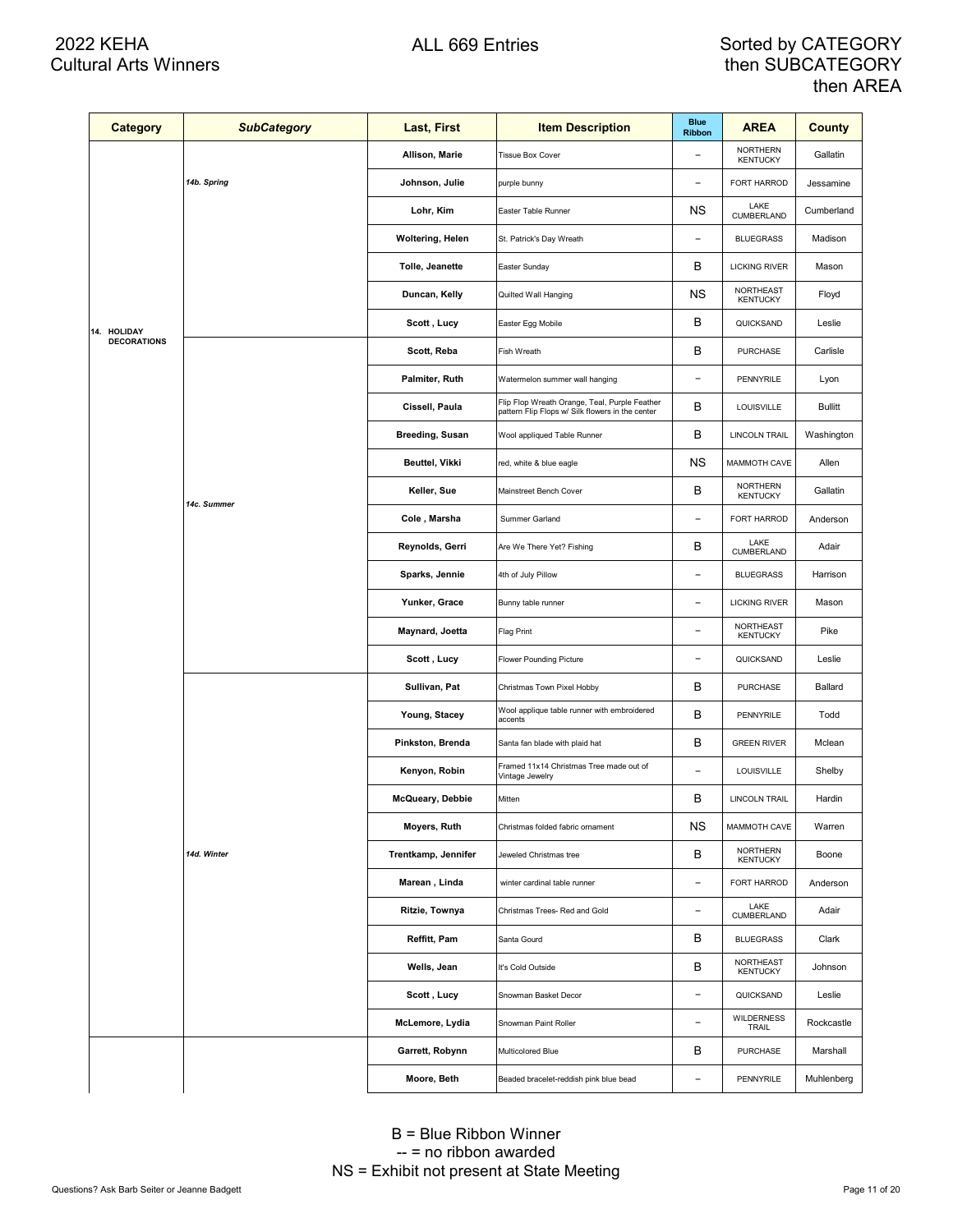| <b>Category</b> | <b>SubCategory</b>                                         | Last, First               | <b>Item Description</b>                                                                                                                 | <b>Blue</b><br><b>Ribbon</b> | <b>AREA</b>                        | <b>County</b>  |
|-----------------|------------------------------------------------------------|---------------------------|-----------------------------------------------------------------------------------------------------------------------------------------|------------------------------|------------------------------------|----------------|
|                 |                                                            | Garmon, Jane              | Bracelet w/Copper - Orange, Opaque, Copper<br>Beads                                                                                     | $\overline{\phantom{a}}$     | LOUISVILLE                         | <b>Bullitt</b> |
|                 |                                                            | Aull, Jean                | Multi Colored Double Strand Necklace                                                                                                    | В                            | LINCOLN TRAIL                      | Breckinridge   |
|                 |                                                            | Vaughan, Cheri            |                                                                                                                                         | $\qquad \qquad -$            | MAMMOTH CAVE                       | Barren         |
|                 | 15a. Beaded                                                | Stacey, Amy               | Red leather frame 2 pair earrings                                                                                                       | В                            | <b>NORTHERN</b><br><b>KENTUCKY</b> | Boone          |
|                 |                                                            | <b>Mattingly, Arelene</b> | green and blue necklace                                                                                                                 | $\qquad \qquad -$            | <b>FORT HARROD</b>                 | Jessamine      |
|                 |                                                            | Brown, Jana               | Turquoise Set                                                                                                                           | $\overline{a}$               | LAKE<br><b>CUMBERLAND</b>          | Pulaski        |
|                 |                                                            | Banfield, Carol           | Aqua Necklace                                                                                                                           | $\qquad \qquad -$            | <b>BLUEGRASS</b>                   | Harrison       |
|                 |                                                            | Tolle, Jeanette           | Necklace/Earring Set                                                                                                                    | $\qquad \qquad -$            | <b>LICKING RIVER</b>               | Mason          |
|                 |                                                            | Sutton, Lisa              | beaded bracelet                                                                                                                         | $\qquad \qquad -$            | <b>WILDERNESS</b><br>TRAIL         | Laurel         |
|                 |                                                            | Lyons, Marie              | Pink and Black                                                                                                                          | $\qquad \qquad -$            | <b>PURCHASE</b>                    | Calloway       |
|                 |                                                            | Moore, Emily              | Sunflower rope bracelet-yellow, green                                                                                                   | $\qquad \qquad -$            | PENNYRILE                          | Muhlenberg     |
|                 |                                                            | Moore, Cindy              | Necklace, Denim Covered Rope w/5 individual<br>wrapped circles of Rope attached Blue Polished<br>stone & Silver Jump Rings & Blue Beads | В                            | LOUISVILLE                         | Henry          |
| 15. JEWELRY     | 15b. Mixed Media<br>(wire, chain maille, mixed with beads) | Sledge, Mila              | wired jewelry with zippers                                                                                                              | В                            | MAMMOTH CAVE                       | Warren         |
|                 |                                                            | Resing, Maryloretto       |                                                                                                                                         | В                            | <b>NORTHERN</b><br><b>KENTUCKY</b> | Kenton         |
|                 |                                                            | Aldrich, Sylvia           | Bracelet with Wool & Beads                                                                                                              | B                            | LAKE<br>CUMBERLAND                 | Taylor         |
|                 |                                                            | <b>Hampton, Frances</b>   | Pink Beaded Necklace & Earrings                                                                                                         | $\overline{a}$               | <b>BLUEGRASS</b>                   | Clark          |
|                 |                                                            | Garrett, Robynn           | Pearl                                                                                                                                   | $\overline{a}$               | <b>PURCHASE</b>                    | Marshall       |
|                 |                                                            | Moore, Emily              | Base copper wire ring                                                                                                                   | B                            | PENNYRILE                          | Muhlenberg     |
|                 |                                                            | Moore, Cindy              | Denim Brooch - 3 wrapped circles w/ denim &<br>yarn. Vintage beaded earrings, w/ pearls beads &<br>stone                                | В                            | LOUISVILLE                         | Henry          |
|                 |                                                            | Reese, Gary               | Bracelet w/black and pink beads                                                                                                         | $\qquad \qquad -$            | <b>LINCOLN TRAIL</b>               | Meade          |
|                 |                                                            | Vaughan, Cheri            |                                                                                                                                         | $\qquad \qquad -$            | MAMMOTH CAVE                       | Barren         |
|                 | 15c. Original Design                                       | Resing, Maryloretto       | Green with pink flowers                                                                                                                 | $\qquad \qquad -$            | <b>NORTHERN</b><br><b>KENTUCKY</b> | Kenton         |
|                 |                                                            | Lafata, Maureen           | Wire Treble Clef Earrings                                                                                                               | ΝS                           | FORT HARROD                        | Mercer         |
|                 |                                                            | Ingram, Edie              | Necklace                                                                                                                                | B                            | LAKE<br><b>CUMBERLAND</b>          | Taylor         |
|                 |                                                            | Reffitt, Pam              | <b>Gourd Earrings</b>                                                                                                                   | <b>NS</b>                    | <b>BLUEGRASS</b>                   | Clark          |
|                 |                                                            | Gilliam, Carolyn          | Necklace Set - Earth tones                                                                                                              | $\overline{\phantom{a}}$     | NORTHEAST<br><b>KENTUCKY</b>       | Pike           |
|                 |                                                            | Scott, Lucy               | Freshwater Pearl Necklace                                                                                                               | $\overline{\phantom{a}}$     | QUICKSAND                          | Leslie         |
|                 |                                                            | Vaughn, Ratchel           | Scarf                                                                                                                                   | в                            | PURCHASE                           | McCracken      |
|                 |                                                            | Young, Stacey             | Rusty brown poncho                                                                                                                      | В                            | PENNYRILE                          | Todd           |
|                 |                                                            | Stidham, Debbie           | Blue stripe long scarf                                                                                                                  | $\qquad \qquad -$            | NORTHERN<br><b>KENTUCKY</b>        | Boone          |
|                 | 16a. Accessories                                           | Ferguson, Gwen            | tan hat                                                                                                                                 | NS.                          | FORT HARROD                        | Jessamine      |
|                 |                                                            | <b>Barnett, Valarie</b>   | Sheep's Wool Blue and White Scarf                                                                                                       | В                            | LAKE<br>CUMBERLAND                 | Adair          |
|                 |                                                            | Arthur, Valerie           | Knit Colorwork Poncho                                                                                                                   | В                            | <b>BLUEGRASS</b>                   | Madison        |
|                 |                                                            | Gunnell, Anna             | Knitted dishcloth & potholder in linen color tan to<br>brown.                                                                           | $\overline{\phantom{a}}$     | <b>LICKING RIVER</b>               | Morgan         |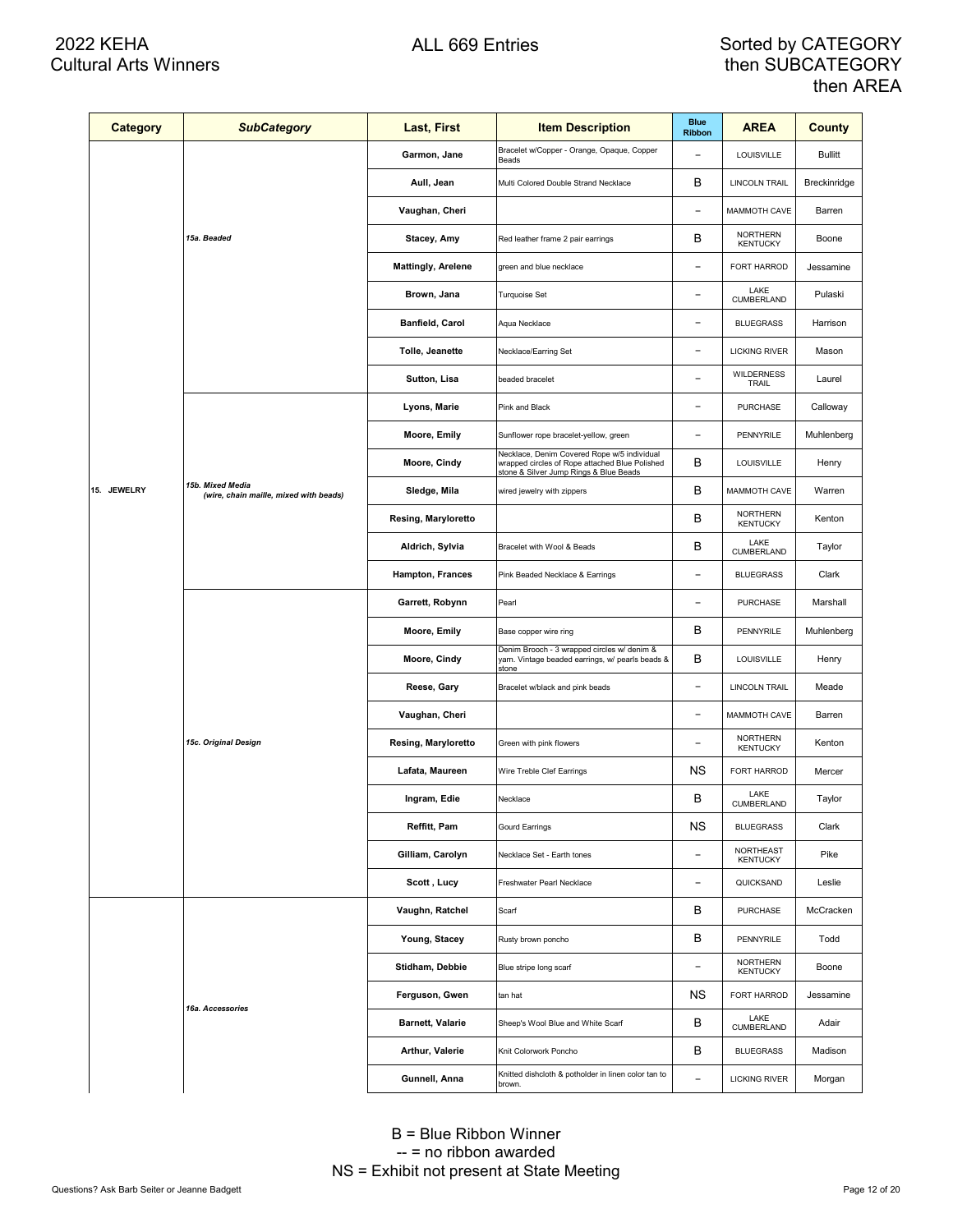| <b>Category</b>        | <b>SubCategory</b>        | <b>Last, First</b>        | <b>Item Description</b>                           | <b>Blue</b><br><b>Ribbon</b> | <b>AREA</b>                        | County         |
|------------------------|---------------------------|---------------------------|---------------------------------------------------|------------------------------|------------------------------------|----------------|
|                        |                           | Duncan, Kelly             | Brown, White, Red Blanket                         | ΝS                           | NORTHEAST<br><b>KENTUCKY</b>       | Floyd          |
| 16. KNITTING<br>(HAND) |                           | Vaughn, Ratchel           | Green Sweater                                     | в                            | <b>PURCHASE</b>                    | McCracken      |
|                        |                           | Young, Stacey             | Teal hand knitted cable sweater                   | в                            | PENNYRILE                          | Todd           |
|                        | 16b. Fashion              | Dewey, Marda              | Turquoise Cardigan                                | ΝS                           | LOUISVILLE                         | Jefferson      |
|                        |                           | <b>Barnett, Valarie</b>   | Sheep's Wool Brown and Grey Hat                   | $\qquad \qquad -$            | LAKE<br>CUMBERLAND                 | Adair          |
|                        |                           | Adams, Julia              | <b>Blue Shaded Vest</b>                           | В                            | <b>BLUEGRASS</b>                   | Madison        |
|                        |                           | Duncan, Kelly             | <b>White Sweater</b>                              | ΝS                           | NORTHEAST<br><b>KENTUCKY</b>       | Floyd          |
|                        |                           | Whitmer, Ann              | Multicolored striped small baby Afghan            | В                            | PENNYRILE                          | Muhlenberg     |
|                        |                           | Ball, Gina                | dish cloths                                       | ΝS                           | MAMMOTH CAVE                       | Logan          |
|                        | 16c. Home Decor & Afghans | Ferguson, Gwen            | Santa stocking                                    | ΝS                           | FORT HARROD                        | Jessamine      |
|                        |                           | Duncan, Kelly             | Multi-color Blanket                               | ΝS                           | NORTHEAST<br><b>KENTUCKY</b>       | Floyd          |
|                        |                           | <b>Blanton, Brenda</b>    | Yellow                                            | $\overline{a}$               | <b>WILDERNESS</b><br>TRAIL         | Harlan         |
| 17. KNITTING           | 17a. Other                | Steenbergen, Ann          | dish cloth green multi-color                      | $\qquad \qquad -$            | MAMMOTH CAVE                       | Allen          |
| (OTHER)                |                           | Sutton, Lisa              | Santa Scarf                                       | В                            | <b>WILDERNESS</b><br>TRAIL         | Laurel         |
|                        | 18a. Cloth Canvas         | Johnson, Romanza          | needlepoint pillow                                | В                            | MAMMOTH CAVE                       | Warren         |
|                        |                           | Duvall, Jennifer          | Wool Wall                                         | $\overline{a}$               | <b>NORTHERN</b><br><b>KENTUCKY</b> | Campbell       |
|                        |                           | Cole , Marsha             | needle point shadow box                           | $\qquad \qquad -$            | FORT HARROD                        | Anderson       |
|                        |                           | Gyula, Maryett            | Fox in Woods                                      | В                            | <b>BLUEGRASS</b>                   | Clark          |
| 18. NEEDLEPOINT        | 18b. Plastic              | Buchanan, Laura           | Santa in specs                                    | $\overline{a}$               | PENNYRILE                          | Muhlenberg     |
|                        |                           | Perkins, Denise           | Blue Coasters with case                           | $\qquad \qquad -$            | <b>NORTHERN</b><br><b>KENTUCKY</b> | Owen           |
|                        |                           | <b>Patterson, Phyllis</b> | Candy Corn Placemat & Basket                      | В                            | FORT HARROD                        | Lincoln        |
|                        |                           | Warnock, Marsha           | KY State Stamp                                    | ΝS                           | NORTHEAST<br><b>KENTUCKY</b>       | Greenup        |
|                        |                           | Conaway, Naomi            | Circus                                            | В                            | <b>WILDERNESS</b><br>TRAIL         | Laurel         |
|                        |                           | Brown, Martha             | Vase Still Life (was entered incorrectly as 19c.) | в                            | <b>PURCHASE</b>                    | McCracken      |
|                        |                           | Moore, Beth               | Cone flowers                                      | В                            | PENNYRILE                          | Muhlenberg     |
|                        |                           | Baker, Pat                | Magnolias on Canvas                               | В                            | LOUISVILLE                         | <b>Bullitt</b> |
|                        |                           | Thomas, Byrle             | Lilies                                            | В                            | <b>LINCOLN TRAIL</b>               | Hardin         |
|                        |                           | Adams, Ann                | water bird                                        | $\overline{a}$               | MAMMOTH CAVE                       | Simpson        |
|                        | 19a. Acrylic              | Scheve, Ann               | Grass on Beach                                    | В                            | <b>NORTHERN</b><br><b>KENTUCKY</b> | Campbell       |
|                        |                           | Mills, Thelma             | forest at night                                   | $\qquad \qquad -$            | FORT HARROD                        | Boyle          |
|                        |                           | Reynolds, Gerri           | Santa Claus on Large Serving Dish                 | B                            | LAKE<br>CUMBERLAND                 | Adair          |
|                        |                           | Banfield, Carol           | Lilacs                                            | B                            | <b>BLUEGRASS</b>                   | Harrison       |
|                        |                           | <b>Blevins, Heather</b>   | American Queen Steamboat                          | В                            | <b>LICKING RIVER</b>               | Mason          |
|                        |                           | Layne, Garlene            | <b>Tree/Pink Leaves</b>                           | $\overline{a}$               | NORTHEAST<br><b>KENTUCKY</b>       | Pike           |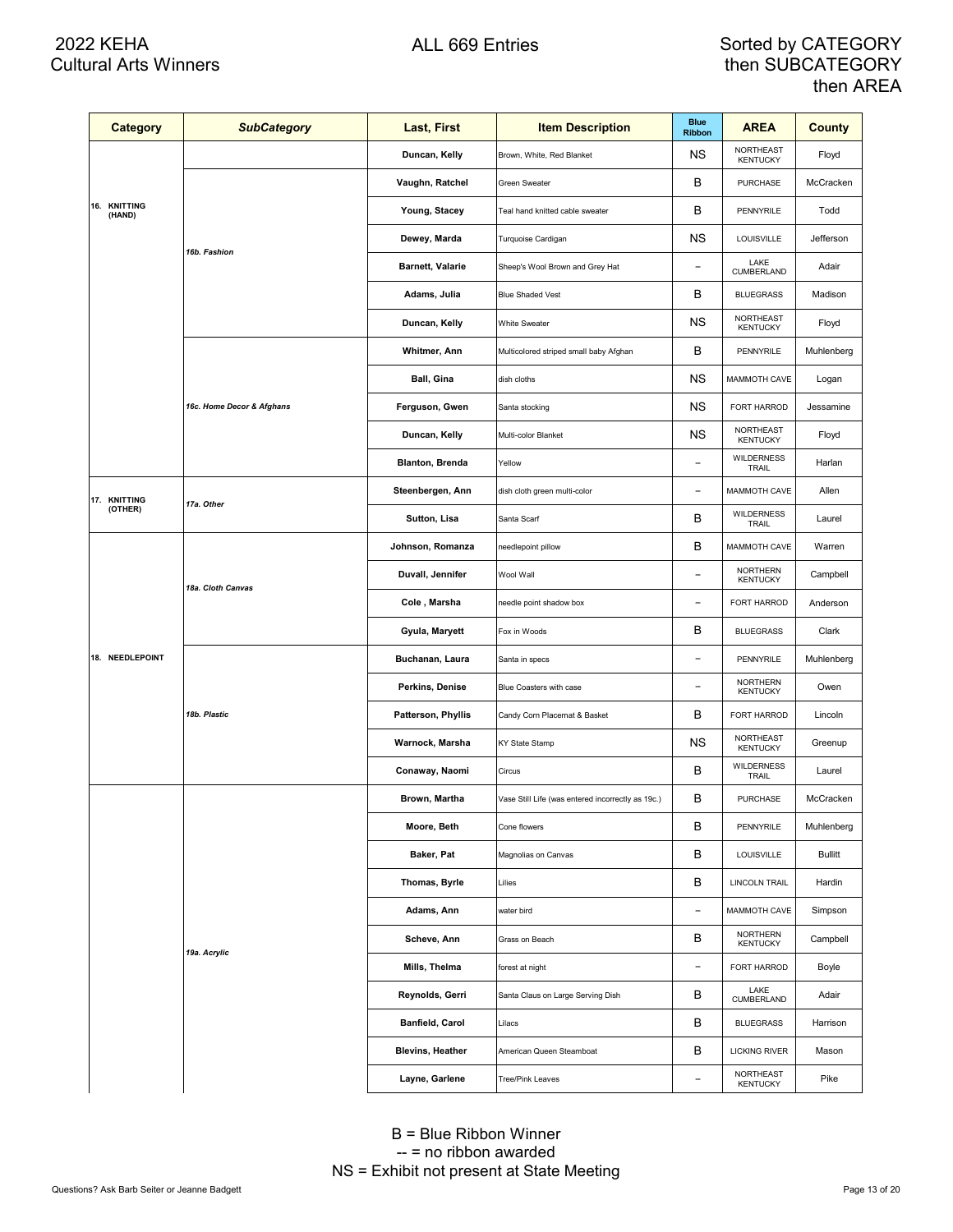| <b>Category</b>             | <b>SubCategory</b> | Last, First              | <b>Item Description</b>                            | <b>Blue</b><br><b>Ribbon</b> | <b>AREA</b>                        | <b>County</b>  |
|-----------------------------|--------------------|--------------------------|----------------------------------------------------|------------------------------|------------------------------------|----------------|
|                             |                    | Ostrander, Gabriella     | Hummingbird                                        |                              | QUICKSAND                          | Leslie         |
|                             |                    | Kauffman, Jan            | Butterfly on flower                                | в                            | PENNYRILE                          | Lyon           |
|                             |                    | Bailey, Nikki            | Monochromatic Country Barn Scene                   | В                            | LOUISVILLE                         | Shelby         |
|                             |                    | McQueary, Debbie         | Vase w/Orchids                                     | В                            | <b>LINCOLN TRAIL</b>               | Hardin         |
| 19. PAINTING,<br><b>ART</b> |                    | Douglas, Joann           | flowers & swans                                    | В                            | MAMMOTH CAVE                       | Hart           |
|                             | 19b. Oil           | Couch, Roberta           | Deer with antlers                                  | В                            | <b>NORTHERN</b><br><b>KENTUCKY</b> | Boone          |
|                             |                    | Mills, Thelma            | lake and mountains                                 | В                            | FORT HARROD                        | Boyle          |
|                             |                    | Roland, Karen            | Greensburg Old Depot Painting                      | ΝS                           | LAKE<br>CUMBERLAND                 | Green          |
|                             |                    | Banfield, Carol          | Barn                                               | В                            | <b>BLUEGRASS</b>                   | Harrison       |
|                             |                    | Dixon, Rose              |                                                    | В                            | <b>LICKING RIVER</b>               | Menifee        |
|                             |                    | Lay, Kathy               | Cow, on paper                                      | $\qquad \qquad -$            | <b>WILDERNESS</b><br>TRAIL         | Whitley        |
|                             | 19c. Watercolor    | Rixman, Monica           | Bird-Watercolor matted & framed                    | ΝS                           | LOUISVILLE                         | <b>Bullitt</b> |
|                             |                    | McQueary, Debbie         | Barn w/Silo and Red Truck                          | В                            | <b>LINCOLN TRAIL</b>               | Hardin         |
|                             |                    | Douglas, Joann           | deer in the woods                                  | В                            | MAMMOTH CAVE                       | Hart           |
|                             |                    | Mitchell, Maryann        | Lady in Green                                      | ΝS                           | NORTHERN<br><b>KENTUCKY</b>        | Carroll        |
|                             |                    | Darland, Crystal         | Milk can with flowers (small pink frame)           | В                            | FORT HARROD                        | Woodford       |
|                             |                    | Buchman, Bonnie          | Beach                                              | В                            | LAKE<br>CUMBERLAND                 | Wayne          |
|                             |                    | <b>McDowell, Madison</b> | Sunrise/Sunset                                     | В                            | <b>LICKING RIVER</b>               | Mason          |
|                             |                    | Triplett, Jessie         | Teal and Red Bird                                  | В                            | NORTHEAST<br><b>KENTUCKY</b>       | Greenup        |
|                             |                    | Ostrander, Gabriella     | Whales                                             | $\overline{\phantom{0}}$     | QUICKSAND                          | Leslie         |
|                             | 20a. Metal         | Bell, Edie               |                                                    | $\qquad \qquad -$            | MAMMOTH CAVE                       | Barren         |
|                             |                    | Yeager, Judy             | Scratch Art on Brass                               | $\overline{\phantom{0}}$     | NORTHERN<br><b>KENTUCKY</b>        | Campbell       |
|                             |                    | Patterson, Phyllis       | Aluminum Pan Yellow bow                            | $\qquad \qquad -$            | FORT HARROD                        | Lincoln        |
|                             |                    | Tolle, Jeanette          | Urn with barns & houses                            | В                            | <b>LICKING RIVER</b>               | Mason          |
|                             |                    | <b>Triplett, Jessie</b>  | Cardinal on a Saw Blade                            | B                            | NORTHEAST<br><b>KENTUCKY</b>       | Greenup        |
|                             |                    | McLemore, Lydia          | Rooster                                            | В                            | <b>WILDERNESS</b><br>TRAIL         | Rockcastle     |
|                             |                    | Grubbs, Cherry           | Pelican                                            | В                            | PURCHASE                           | Carlisle       |
|                             |                    | Palmiter, Ruth           | Reversible winter/fall wall hanging                | $\overline{\phantom{0}}$     | PENNYRILE                          | Lyon           |
|                             |                    | Harrison, Linda          | Distressed Wood Crosses Wall Hanging               | В                            | <b>LOUISVILLE</b>                  | Shelby         |
|                             |                    | McQueary, Debbie         | Vanity Piece                                       | $\qquad \qquad -$            | <b>LINCOLN TRAIL</b>               | Hardin         |
|                             | 20b. Wood          | Douglas, Joann           | trees with raccoon & squirrel                      | $\overline{\phantom{0}}$     | MAMMOTH CAVE                       | Hart           |
|                             |                    | Donovan, Lucky           | Santa and Mrs. Claus Basket Top                    | в                            | <b>NORTHERN</b><br><b>KENTUCKY</b> | Kenton         |
| 20. PAINTING,               |                    | Munroe, Ina              | Sunflower Welcome Sign (Black with a<br>sunflower) | $\overline{\phantom{0}}$     | FORT HARROD                        | Franklin       |
| <b>DECORATIVE</b>           |                    | Reynolds, Gerri          | Holiday Themed Sled, Blue with Snowman             | $\overline{\phantom{0}}$     | LAKE<br>CUMBERLAND                 | Adair          |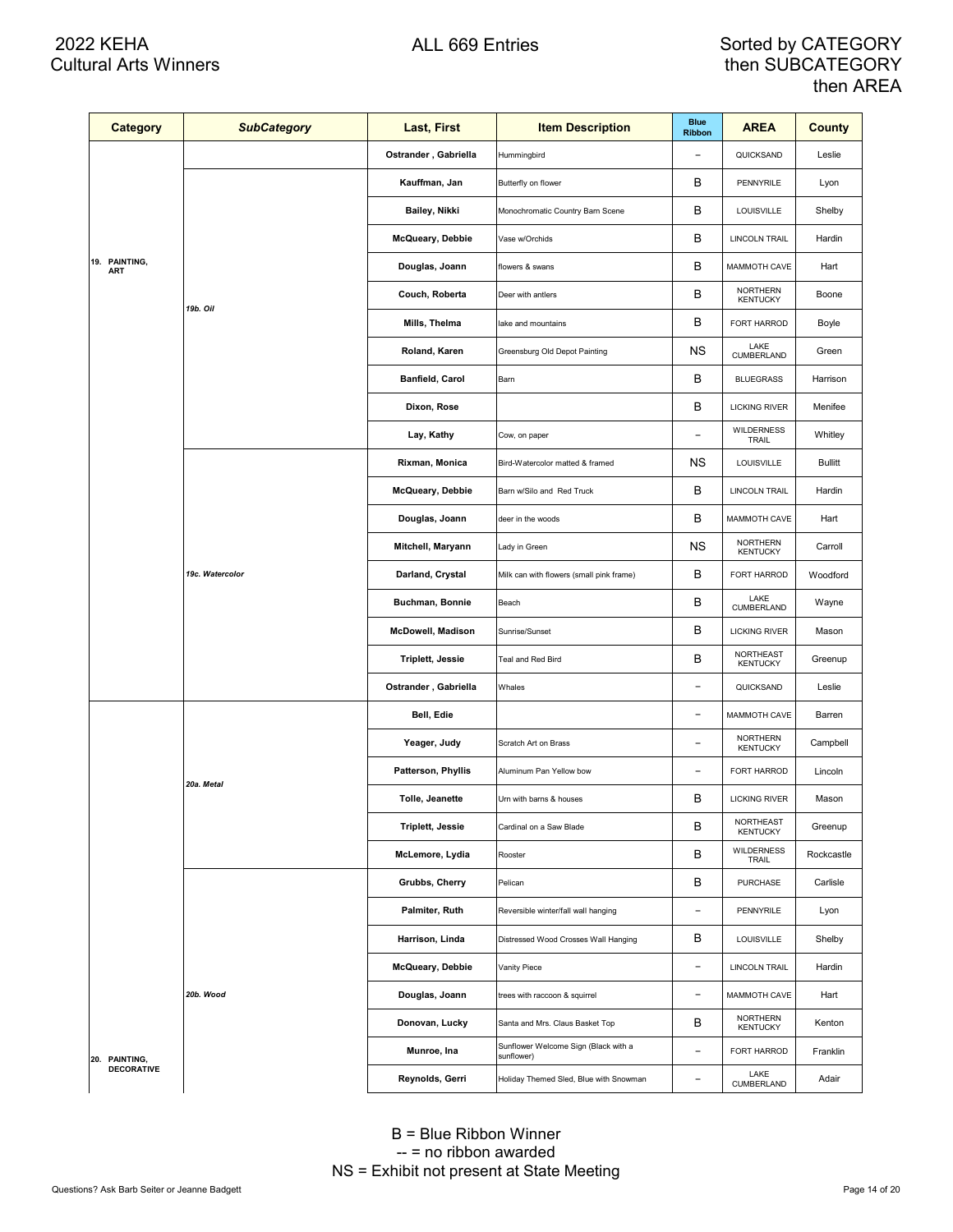| Category        | <b>SubCategory</b>                       | Last, First             | <b>Item Description</b>                                     | <b>Blue</b><br><b>Ribbon</b> | <b>AREA</b>                         | County         |
|-----------------|------------------------------------------|-------------------------|-------------------------------------------------------------|------------------------------|-------------------------------------|----------------|
|                 |                                          | <b>Triplett, Jessie</b> | <b>Bird and Sunflower</b>                                   | ۰                            | NORTHEAST<br><b>KENTUCKY</b>        | Greenup        |
|                 |                                          | Hudson, Liz             | Rocks                                                       | $\overline{\phantom{0}}$     | <b>PURCHASE</b>                     | McCracken      |
|                 |                                          | Pinkston, Brenda        | bicycle on bright yellow pillow                             | в                            | <b>GREEN RIVER</b>                  | McLean         |
|                 |                                          | Baker, Pat              | Red Poppies                                                 | $\overline{\phantom{0}}$     | LOUISVILLE                          | <b>Bullitt</b> |
|                 |                                          | Miserendio, Anna        | Painted rock display                                        | $\overline{a}$               | LINCOLN TRAIL                       | Hardin         |
|                 |                                          | Bell, Edie              |                                                             | $\overline{\phantom{a}}$     | MAMMOTH CAVE                        | Barren         |
|                 | 20c. Other                               | Courts, Jackie          | Concrete Painted Eagle                                      | $\overline{\phantom{a}}$     | <b>NORTHERN</b><br><b>KENTUCKY</b>  | Grant          |
|                 |                                          | Mills, Thelma           | black and white gourd                                       | в                            | FORT HARROD                         | Boyle          |
|                 |                                          | Foley, Sue              | Pillow with Painted Daisy & Bees                            | B                            | LAKE<br><b>CUMBERLAND</b>           | Russell        |
|                 |                                          | Reffitt, Pam            | Turquoise & Tooled Gourd                                    | B                            | <b>BLUEGRASS</b>                    | Clark          |
|                 |                                          | Ostrander, Gabriella    | Horse, Sand Painting                                        | ΝS                           | QUICKSAND                           | Leslie         |
|                 |                                          | Miracle, Faye           | Gourd to flower                                             | B                            | <b>WILDERNESS</b><br>TRAIL          | Laurel         |
|                 |                                          | Smith, Debbie           | Tornado                                                     | ΝS                           | <b>PURCHASE</b>                     | Graves         |
|                 | 21a. Black & White<br>(mounted & framed) | Harris, Kristi          | Building                                                    | $\overline{\phantom{a}}$     | PENNYRILE                           | Crittenden     |
|                 |                                          | Shaver, Tara            | Hoarfrost-Smoky Mountains                                   | в                            | LOUISVILLE                          | Shelby         |
|                 |                                          | Sweat, Nora             | Church                                                      | B                            | LINCOLN TRAIL                       | Hardin         |
|                 |                                          | Wray, Joyce             |                                                             | $\overline{a}$               | MAMMOTH CAVE                        | Barren         |
|                 |                                          | Trentkamp, Jennifer     | Poodle 8x10                                                 | B                            | <b>NORTHERN</b><br><b>KENTUCKY</b>  | Boone          |
|                 |                                          | Patterson, Phyllis      | Ice on Trees and snow                                       | $\qquad \qquad -$            | FORT HARROD                         | Lincoln        |
|                 |                                          | Rush, Marilyn           | Winter Beauty                                               | $\overline{a}$               | LAKE<br>CUMBERLAND                  | Wayne          |
|                 |                                          | Layne, Garlene          | Barns with Tin Roofs                                        | $\overline{\phantom{0}}$     | <b>NORTHEAST</b><br><b>KENTUCKY</b> | Pike           |
|                 |                                          | Scott, Lucy             | Beech Tree                                                  | B                            | QUICKSAND                           | Leslie         |
|                 |                                          | Lay, Kathy              | Barn                                                        | $\overline{\phantom{0}}$     | <b>WILDERNESS</b><br>TRAIL          | Whitley        |
| 21. PHOTOGRAPHY |                                          | McManus, Jane           | Barn                                                        | ΝS                           | <b>PURCHASE</b>                     | Graves         |
|                 |                                          | Moore, Beth             | Mountain lake                                               | B                            | PENNYRILE                           | Muhlenberg     |
|                 |                                          | Howard, Barbara         | horse/fawn by pond picture                                  | B                            | <b>GREEN RIVER</b>                  | Ohio           |
|                 |                                          | Kovach, Nancy           | Shelby County - Fire & Rescue Truck                         | $\overline{a}$               | LOUISVILLE                          | Shelby         |
|                 |                                          | Aull, Jean              | Bluebird                                                    | B                            | <b>LINCOLN TRAIL</b>                | Breckinridge   |
|                 |                                          | Clarkson, Susan         | donkey                                                      | $\overline{\phantom{0}}$     | MAMMOTH CAVE                        | Monroe         |
|                 | 21b. Color<br>(mounted & framed)         | Davis, Dawn             | Sunset tobacco Barn                                         | $\overline{\phantom{0}}$     | NORTHERN<br><b>KENTUCKY</b>         | Owen           |
|                 |                                          | Goggin, Teresa          | sunset trees                                                | $\overline{\phantom{0}}$     | FORT HARROD                         | Boyle          |
|                 |                                          | Rush, Marilyn           | Lenten Rose in the Snow                                     | $\overline{a}$               | LAKE<br>CUMBERLAND                  | Wayne          |
|                 |                                          | <b>Banfield, Carol</b>  | Scene                                                       | $\overline{\phantom{0}}$     | <b>BLUEGRASS</b>                    | Harrison       |
|                 |                                          | Garlitz, Alice          | Homegrown sunflowers to help feed their bees<br>(for honey) | $\overline{\phantom{0}}$     | <b>LICKING RIVER</b>                | Mason          |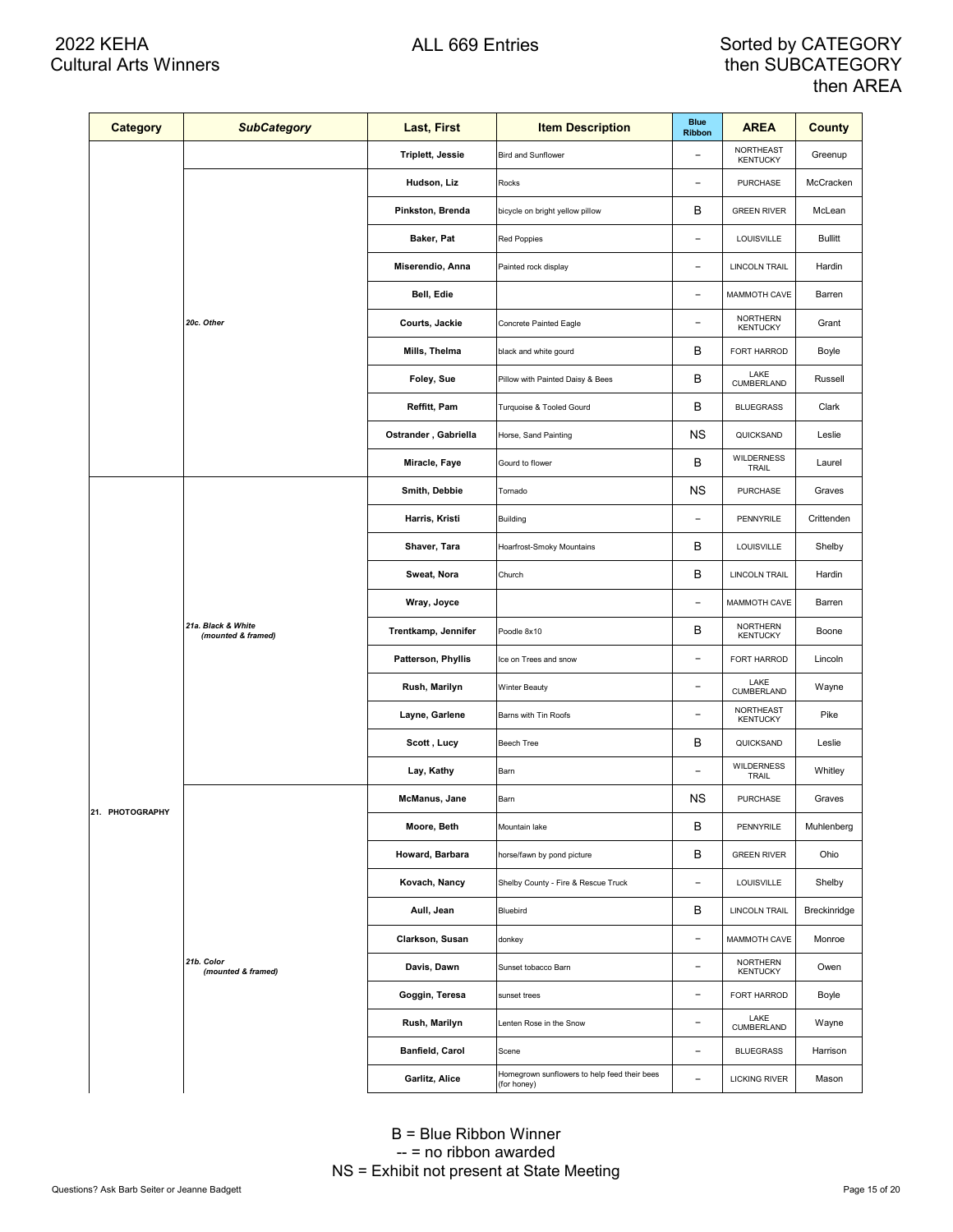| <b>Category</b> | <b>SubCategory</b>                              | Last, First          | <b>Item Description</b>                                                                                            | <b>Blue</b><br><b>Ribbon</b> | <b>AREA</b>                         | <b>County</b> |
|-----------------|-------------------------------------------------|----------------------|--------------------------------------------------------------------------------------------------------------------|------------------------------|-------------------------------------|---------------|
|                 |                                                 | Cox, Rossalene       | calf                                                                                                               | в                            | <b>NORTHEAST</b><br><b>KENTUCKY</b> | Martin        |
|                 |                                                 | Scott, Lucy          | Flowers with Grasshopper                                                                                           | $\overline{a}$               | QUICKSAND                           | Leslie        |
|                 | 22a. Baby-size or Lap-size                      | Short, Janice        | red/white/blue lap quilt                                                                                           | В                            | <b>MAMMOTH CAVE</b>                 | Monroe        |
|                 |                                                 | Mitchell, Juanita    | Noah's Ark                                                                                                         | B                            | <b>NORTHERN</b><br><b>KENTUCKY</b>  | Campbell      |
|                 | (hand quilted)                                  | Reynolds, Gerri      | Pinwheels                                                                                                          | в                            | LAKE<br>CUMBERLAND                  | Adair         |
|                 |                                                 | Hughes, Sandra       | Embroidered bear with pastel colors and blue<br>gingham                                                            | B                            | <b>LICKING RIVER</b>                | Mason         |
|                 |                                                 | Garrett, Robynn      | Pink and Navy                                                                                                      | B                            | <b>PURCHASE</b>                     | Marshall      |
|                 |                                                 | Arnott, Pat          | After burner envy                                                                                                  | B                            | PENNYRILE                           | Lyon          |
|                 |                                                 | Arnold, Mechele      | bats and boos, black orange white quilt                                                                            | В                            | <b>GREEN RIVER</b>                  | McLean        |
|                 |                                                 | Peers, Tana          | Block Design quilt, Pattern Fabric w/ various<br>Sewing Notions & supplies                                         | B                            | LOUISVILLE                          | Shelby        |
|                 | 22b. Baby-size or Lap-size<br>(machine quilted) | Jackson, Elaine      | Halloween lap quilt                                                                                                | ΝS                           | MAMMOTH CAVE                        | <b>Butler</b> |
|                 |                                                 | Kerby, Marcia        | Pastels                                                                                                            | в                            | <b>NORTHERN</b><br><b>KENTUCKY</b>  | Campbell      |
|                 |                                                 | Lindsay, Nancy       |                                                                                                                    | B                            | FORT HARROD                         | Boyle         |
|                 |                                                 | Lohr, Kim            | Canning Jars                                                                                                       | <b>NS</b>                    | LAKE<br>CUMBERLAND                  | Cumberland    |
|                 |                                                 | Scott, Lucy          | Yellow and White Baby Quilt                                                                                        | B                            | QUICKSAND                           | Leslie        |
|                 | 22c. Hand Applique<br>(hand quilted)            | Sullivan, Renee      | Dutch Doll                                                                                                         | В                            | <b>PURCHASE</b>                     | Carlisle      |
|                 |                                                 | Jordan, Nell         | flower garden                                                                                                      | B                            | MAMMOTH CAVE                        | Simpson       |
|                 |                                                 | Reynolds, Gerri      | "Where Are My Tweezers, I Have Chin Whiskers"                                                                      | В                            | LAKE<br>CUMBERLAND                  | Adair         |
|                 |                                                 | Tolle, Jeanette      | Vintage ladies in hats                                                                                             | В                            | <b>LICKING RIVER</b>                | Mason         |
|                 |                                                 | Caudill, Kayla       | Black Doggy Applique Quilt                                                                                         | ΝS                           | QUICKSAND                           | Leslie        |
|                 |                                                 | Sullivan, Renee      | Dresden Plate                                                                                                      | в                            | <b>PURCHASE</b>                     | Carlisle      |
|                 | 22d. Hand Pieced<br>(hand quilted)              | Lanham, Nancy        | Homestead quilt                                                                                                    | В                            | PENNYRILE                           | Crittenden    |
|                 |                                                 | <b>Tucker, Betsy</b> | Red border with White & Blue Stars                                                                                 | в                            | <b>LINCOLN TRAIL</b>                | LaRue         |
|                 |                                                 | Reynolds, Gerri      | A Mother Loves Her Children Beary Much                                                                             | В                            | LAKE<br>CUMBERLAND                  | Adair         |
|                 |                                                 | Kauffman, Jan        | Eagle thread painting                                                                                              | В                            | PENNYRILE                           | Lyon          |
|                 |                                                 | Beuttel, Vikki       | lighthouses                                                                                                        | В                            | MAMMOTH CAVE                        | Allen         |
|                 | 22e. Machine Applique                           | Keller, Sue          | Elephants Quilt (entered under 22h. - but should have<br>been in 22e - there was already a North.KY quilt in 22e.) | DQ                           | <b>NORTHERN</b><br><b>KENTUCKY</b>  | Gallatin      |
|                 | (machine quilted)                               | Williams, Judy       | Sailboat                                                                                                           | в                            | <b>NORTHERN</b><br><b>KENTUCKY</b>  | Owen          |
|                 |                                                 | Keefe, Roberta       | pumpkins                                                                                                           | В                            | FORT HARROD                         | Jessamine     |
|                 |                                                 | Lohr, Kim            | Sunbonnet Sue                                                                                                      | ΝS                           | LAKE<br>CUMBERLAND                  | Cumberland    |
|                 |                                                 | Coombs, Helen        | Zig Zag Patten w/Blue, Yellow & flower fabric<br>strips                                                            | В                            | LOUISVILLE                          | Henry         |
|                 |                                                 | Seifert, Carmel      | Multi-Star                                                                                                         | В                            | <b>LINCOLN TRAIL</b>                | Nelson        |
|                 | 22f. Machine Pieced                             | Kennedy, Martha      | star square                                                                                                        | В                            | FORT HARROD                         | Boyle         |
|                 | (hand quilted)                                  | Sartin, Polly        | Double Irish Chain                                                                                                 | B                            | LAKE<br><b>CUMBERLAND</b>           | Wayne         |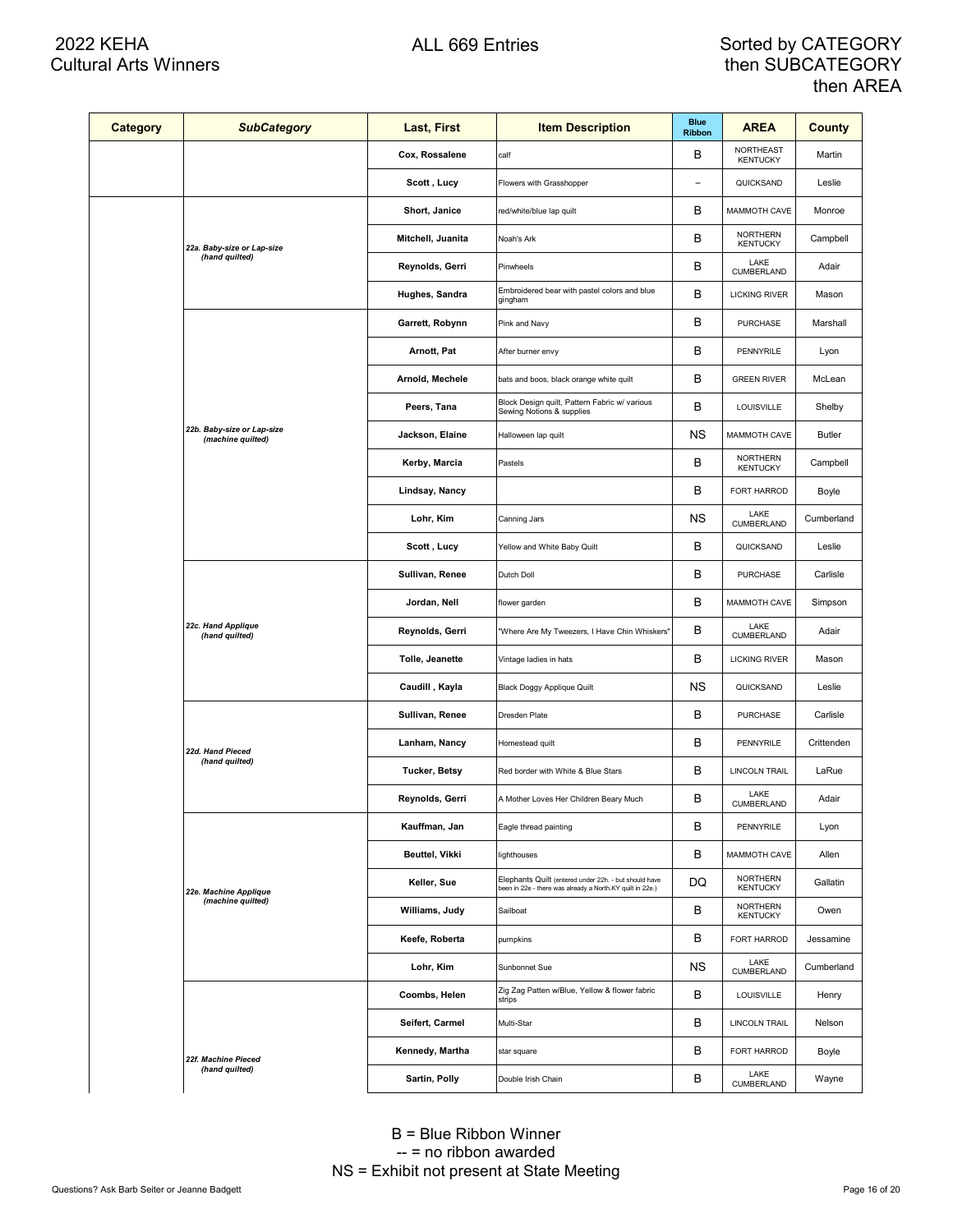| <b>Category</b> | <b>SubCategory</b>                                                          | Last, First      | <b>Item Description</b>                   | <b>Blue</b><br><b>Ribbon</b> | <b>AREA</b>                         | County     |
|-----------------|-----------------------------------------------------------------------------|------------------|-------------------------------------------|------------------------------|-------------------------------------|------------|
|                 |                                                                             | Morrow, Sue      |                                           | ΝS                           | <b>LICKING RIVER</b>                | Menifee    |
|                 |                                                                             | Hall, Theresa    | Christmas Snowman                         | в                            | NORTHEAST<br><b>KENTUCKY</b>        | Pike       |
|                 |                                                                             | Wilson, Nancy    | Multi Color                               | в                            | <b>PURCHASE</b>                     | Carlisle   |
|                 |                                                                             | Young, Stacey    | Farm scene w/ running chickens on back    | в                            | PENNYRILE                           | Todd       |
|                 |                                                                             | Pinkston, Brenda | batiks/magic diamond (purple/multi color) | B                            | <b>GREEN RIVER</b>                  | McLean     |
|                 |                                                                             | Delaney, Mary Jo | Throw Quilt - Churning Stars              | в                            | LOUISVILLE                          | Jefferson  |
| 22. QUILTS      |                                                                             | Hardin, Martha   | <b>Bargelo Quilt</b>                      | B                            | LINCOLN TRAIL                       | Washington |
|                 |                                                                             | Jordan, Nell     | cross quilt                               | в                            | MAMMOTH CAVE                        | Simpson    |
|                 | 22g. Machine Pieced<br>(machine quilted)                                    | Stidham, Debbie  | Blue & Yellow Stars 9 patch               | в                            | <b>NORTHERN</b><br><b>KENTUCKY</b>  | Boone      |
|                 |                                                                             | Marean, Linda    | Large multi colored challenge 14 quilt    | в                            | FORT HARROD                         | Anderson   |
|                 |                                                                             | Lohr, Kim        | Triangles                                 | ΝS                           | LAKE<br>CUMBERLAND                  | Cumberland |
|                 |                                                                             | Griffin, Terry   | Autumn Star Quilt                         | B                            | <b>BLUEGRASS</b>                    | Madison    |
|                 |                                                                             | Layne, Garlene   | Frozen (Movie Theme)                      | ΝS                           | NORTHEAST<br><b>KENTUCKY</b>        | Pike       |
|                 |                                                                             | Scott, Lucy      | <b>Blue Quilt</b>                         | в                            | QUICKSAND                           | Leslie     |
|                 |                                                                             | Davis, Patty     | Trip Around the World                     | ΝS                           | <b>WILDERNESS</b><br>TRAIL          | Harlan     |
|                 | 22h. Novelty (hand quilted)<br>(stenciled, embroidered, miniature, etc.)    | Lindsay, Nancy   | red work                                  | в                            | FORT HARROD                         | Boyle      |
|                 |                                                                             | Sartin, Polly    | Cross Stitched                            | В                            | LAKE<br>CUMBERLAND                  | Wayne      |
|                 |                                                                             | Vaughn, Connie   | White Quilt with Red Cross-Stitch         | в                            | <b>BLUEGRASS</b>                    | Bourbon    |
|                 |                                                                             | Hughes, Sandra   | Sampler baby quilt with backing           | В                            | <b>LICKING RIVER</b>                | Mason      |
|                 |                                                                             | Wells, Jean      | Let It Snow                               | B                            | NORTHEAST<br><b>KENTUCKY</b>        | Johnson    |
|                 |                                                                             | Scott, Lucy      | Lady Quilt                                | B                            | QUICKSAND                           | Leslie     |
|                 |                                                                             | Bowlin, Mary     | <b>Black and Orange</b>                   | в                            | PURCHASE                            | Marshall   |
|                 |                                                                             | Sims, Kathleen   | Grisha girls machine embroidery           | В                            | PENNYRILE                           | Lyon       |
|                 |                                                                             | Sanford, Linda   | Collage Applique - Free Motion Quilting   | В                            | LOUISVILLE                          | Shelby     |
|                 |                                                                             | Carlson, Pat     | Quilt with sewing notions pattern         | в                            | <b>LINCOLN TRAIL</b>                | Meade      |
|                 |                                                                             | Harper, Debra    | baby quilt, hand embroidered              | ΝS                           | MAMMOTH CAVE                        | Logan      |
|                 | 22i. Novelty (machine quilted)<br>(stenciled, embroidered, miniature, etc.) | Stidham, Debbie  | Purple lily 10" square                    | В                            | <b>NORTHERN</b><br><b>KENTUCKY</b>  | Boone      |
|                 |                                                                             | Bowen, Clara     | cross stitch elephant                     | в                            | FORT HARROD                         | Boyle      |
|                 |                                                                             | Eubank, Melonie  | Miniature Log Cabin Quilt                 | в                            | LAKE<br>CUMBERLAND                  | Russell    |
|                 |                                                                             | Conley, Johnda   | Solar System                              | B                            | <b>NORTHEAST</b><br><b>KENTUCKY</b> | Boyd       |
|                 |                                                                             | Kelly, Iris      | Snowman                                   | в                            | QUICKSAND                           | Letcher    |
|                 |                                                                             | James, Debbie    | Small wall quilt mixed                    | в                            | <b>WILDERNESS</b><br>TRAIL          | Laurel     |
|                 | 22j. Technology Based                                                       | Johnson, Donna   | Pixelated Grey scale bulldog              | в                            | <b>NORTHERN</b><br><b>KENTUCKY</b>  | Boone      |
|                 | (hand or machine quilted)                                                   | Lohr, Kim        | Family Tree                               | ΝS                           | LAKE<br>CUMBERLAND                  | Cumberland |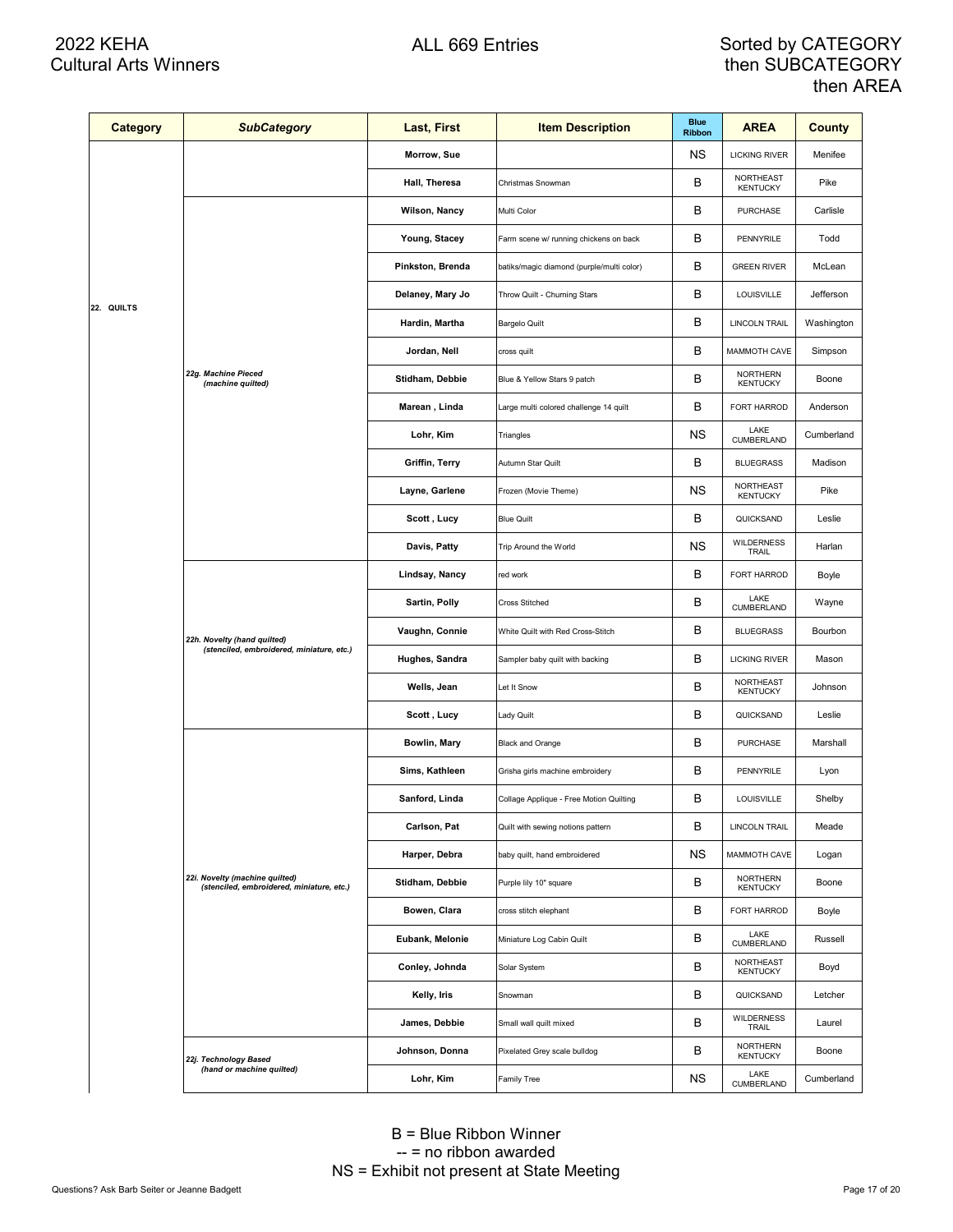| <b>Category</b> | <b>SubCategory</b>        | Last, First           | <b>Item Description</b>                                                                             | <b>Blue</b><br><b>Ribbon</b> | <b>AREA</b>                        | County         |
|-----------------|---------------------------|-----------------------|-----------------------------------------------------------------------------------------------------|------------------------------|------------------------------------|----------------|
|                 |                           | Young, Stacey         | Sewing machine cover w/ scenes from Ghastlie<br>family                                              | В                            | PENNYRILE                          | Todd           |
|                 |                           | Cornett, Joyce        | White Cloth Family Quilt, Block Design/<br>Patterned fabric w/ Family sayings & colorful<br>Designs | ΝS                           | LOUISVILLE                         | Shelby         |
|                 |                           | Logsdon, Linda        | spicy spiral multi-colored table runner                                                             | В                            | MAMMOTH CAVE                       | Hart           |
|                 |                           | Williams, Judy        | Scarecrow Quilt                                                                                     | в                            | <b>NORTHERN</b><br><b>KENTUCKY</b> | Owen           |
|                 | 22k. Miscellaneous        | Padgett, Michelle     | Christmas Table Topper                                                                              | в                            | FORT HARROD                        | Lincoln        |
|                 | (hand or machine quilted) | Rush, Marilyn         | <b>Blue Butterflies</b>                                                                             | В                            | LAKE<br>CUMBERLAND                 | Wayne          |
|                 |                           | Gaeddert, Mary Ann    | Oh Christmas Tree! Patchwork & Applique                                                             | $\overline{\phantom{0}}$     | <b>BLUEGRASS</b>                   | Scott          |
|                 |                           | Burgoon, Madeline     | Sunflower table runner                                                                              | в                            | <b>LICKING RIVER</b>               | Bracken        |
|                 |                           | Scott, Lucy           | Pin Wheel Pattern Quilt                                                                             | в                            | QUICKSAND                          | Leslie         |
|                 |                           | Davis, Patty          | Red, Black, Yellow Chick                                                                            | ΝS                           | <b>WILDERNESS</b><br>TRAIL         | Harlan         |
|                 |                           | <b>Blakeney, Doll</b> | Happy Birthday Card                                                                                 | В                            | <b>PURCHASE</b>                    | Marshall       |
|                 |                           | Goodaker, Judy        | Christmas card w/ angel                                                                             | ΝS                           | PENNYRILE                          | Caldwell       |
|                 | 23a. Card Making          | Cox, Fran             | Valentine Heart Iris Paper folding                                                                  | В                            | LOUISVILLE                         | <b>Bullitt</b> |
|                 |                           | Aull, Jean            | Adventure Card                                                                                      | в                            | LINCOLN TRAIL                      | Breckinridge   |
|                 |                           | Dittmore, Betty Ruth  | landscape                                                                                           | $\overline{\phantom{0}}$     | MAMMOTH CAVE                       | Simpson        |
|                 |                           | Waibel, Jackie        | Blue tie ribbon                                                                                     | в                            | <b>NORTHERN</b><br><b>KENTUCKY</b> | Kenton         |
|                 |                           | Darland, Crystal      | Church winter scene card                                                                            | $\overline{a}$               | FORT HARROD                        | Woodford       |
|                 |                           | Eubank, Melonie       | Hot Air Balloon Birthday Card                                                                       | В                            | LAKE<br>CUMBERLAND                 | Russell        |
|                 |                           | Couch, Nikki          | Mother's Day Card (green)                                                                           | $\overline{\phantom{a}}$     | QUICKSAND                          | Leslie         |
|                 | 23b. Origami              | Baker, Pat            | Heart Folded Pages of a Book                                                                        | В                            | LOUISVILLE                         | <b>Bullitt</b> |
|                 |                           | Mills, Thelma         | flowers                                                                                             | в                            | FORT HARROD                        | Boyle          |
|                 |                           | Flanagan, Debra       | 3 Kimonos in Black Frame                                                                            | в                            | LAKE<br>CUMBERLAND                 | Russell        |
| 23. PAPER       |                           | Tolle, Jeanette       | 3-D Picture of violets                                                                              | В                            | <b>LICKING RIVER</b>               | Mason          |
| <b>CRAFTING</b> |                           | Yeager, Judy          | Flower Picture                                                                                      | в                            | <b>NORTHERN</b><br><b>KENTUCKY</b> | Campbell       |
|                 |                           | Mills, Thelma         | snowflakes                                                                                          | $\overline{\phantom{0}}$     | FORT HARROD                        | Boyle          |
|                 | 23c. Quilling             | Hall, Ann             | Carousel                                                                                            | В                            | LAKE<br>CUMBERLAND                 | Pulaski        |
|                 |                           | Harville, Cathy       | Nyla Florals                                                                                        | В                            | NORTHEAST<br><b>KENTUCKY</b>       | Pike           |
|                 |                           | Coots, Lorene         | Quilled Bowl                                                                                        | В                            | QUICKSAND                          | Leslie         |
|                 |                           | Wilford, Joyce        | Autumn Leaves                                                                                       | ΝS                           | PURCHASE                           | Graves         |
|                 |                           | Mallay, Jo Nell       | Rochester Dam                                                                                       | В                            | PENNYRILE                          | Muhlenberg     |
|                 |                           | Angelove, Suzanna     | Patriotic Soldier - Lifetime of Service Pictures                                                    | В                            | LOUISVILLE                         | Oldham         |
|                 | 23d. Scrapbooking         | Sweat, Nora           | Family Heritage                                                                                     | В                            | <b>LINCOLN TRAIL</b>               | Hardin         |
|                 |                           | Pannell, Wendy        | Wyatt's Christmas                                                                                   | В                            | MAMMOTH CAVE                       | Allen          |
|                 |                           | Waibel, Jackie        | Cicada Pics                                                                                         | В                            | NORTHERN<br><b>KENTUCKY</b>        | Kenton         |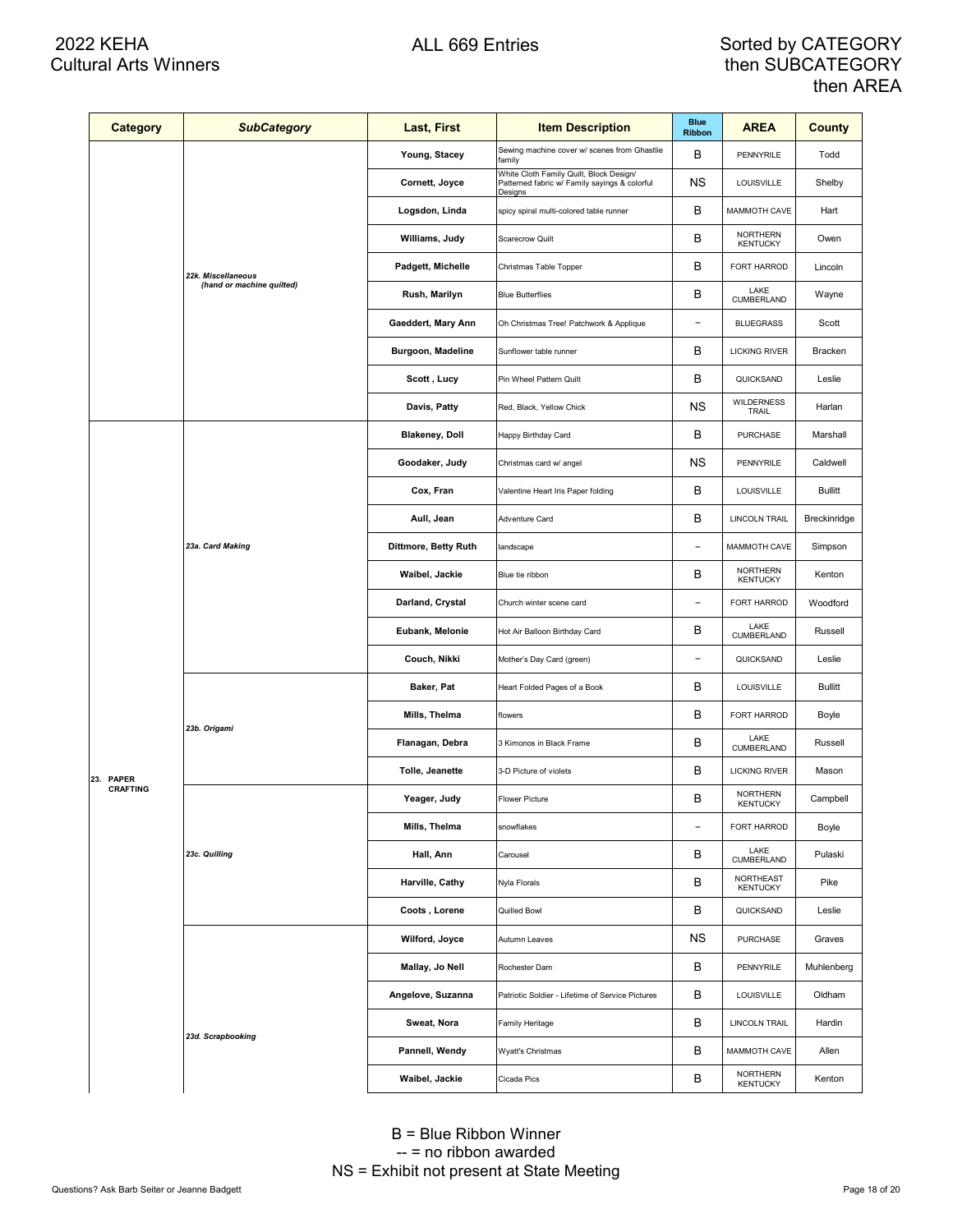| <b>Category</b>          | <b>SubCategory</b> | Last, First            | <b>Item Description</b>                                                                                                                    | <b>Blue</b><br><b>Ribbon</b> | <b>AREA</b>                         | <b>County</b>  |
|--------------------------|--------------------|------------------------|--------------------------------------------------------------------------------------------------------------------------------------------|------------------------------|-------------------------------------|----------------|
|                          |                    | Ford, Bonnie           | Homemaker club bunco at Christmas                                                                                                          | ΝS                           | FORT HARROD                         | Woodford       |
|                          |                    | Flanagan, Debra        | Drury Family Recipes & Photos                                                                                                              | В                            | LAKE<br>CUMBERLAND                  | Russell        |
|                          |                    | Boggess, Anna          | Colorful Rug                                                                                                                               | В                            | FORT HARROD                         | Woodford       |
|                          | 24a. Braided       | Sutton, Lisa           | Round rug                                                                                                                                  | B                            | <b>WILDERNESS</b><br>TRAIL          | Laurel         |
|                          |                    | Hall, Marilyn          | Florentine Pattern rug- Red, Black, Orange,<br>Yellow                                                                                      | ۳                            | LOUISVILLE                          | <b>Bullitt</b> |
| 24. RUG<br><b>MAKING</b> | 24b. Hooked        | Burberry, Trisha       | "My Country" Rug                                                                                                                           | в                            | FORT HARROD                         | Mercer         |
|                          | 24c. Punch Needle  | Darland, Crystal       | Milk can (teal frame with white matte)                                                                                                     | В                            | FORT HARROD                         | Woodford       |
|                          | 24d. Woven         | Stidham, Debbie        | Oval Green & Beige Clothesline                                                                                                             | $\overline{\phantom{0}}$     | <b>NORTHERN</b><br><b>KENTUCKY</b>  | Boone          |
|                          |                    | Tolle, Jeanette        | Wool - Home in KY                                                                                                                          | В                            | <b>LICKING RIVER</b>                | Mason          |
|                          |                    | Garrett, Robynn        | Blue and Green                                                                                                                             | в                            | PURCHASE                            | Marshall       |
|                          |                    | Kauffman, Jan          | Thread painting of crane wall hanging                                                                                                      | В                            | PENNYRILE                           | Lyon           |
|                          |                    | Arnold, Mechele        | tomato pin cushion                                                                                                                         | B                            | <b>GREEN RIVER</b>                  | Mclean         |
|                          |                    | Moore, Cindy           | 17x13 Ocean Scene w/ quilted Layers of Color<br>Added Sail Boat, Crochet Lace & Doilies, Turtle<br>Charms & Sea Glass & Seashells attached | В                            | LOUISVILLE                          | Henry          |
|                          | 25a. Fabric        | Mills, Theresa         | Fall colors                                                                                                                                | В                            | <b>LINCOLN TRAIL</b>                | Meade          |
|                          |                    | Neff, Myrna            |                                                                                                                                            | $\overline{a}$               | MAMMOTH CAVE                        | Barren         |
|                          |                    | Williams, Judy         | Nativity Wall Hanging                                                                                                                      | в                            | <b>NORTHERN</b><br><b>KENTUCKY</b>  | Owen           |
|                          |                    | Burberry, Trisha       | "Corn Crib 1854" Rug                                                                                                                       | В                            | FORT HARROD                         | Mercer         |
|                          |                    | Reynolds, Gerri        | State Bird of Kentucky                                                                                                                     | B                            | LAKE<br><b>CUMBERLAND</b>           | Adair          |
|                          |                    | Scheiderman, Betty     | Embroidered Wool Applique                                                                                                                  | В                            | <b>BLUEGRASS</b>                    | Madison        |
|                          |                    | Arrowood, Sandra       | Sewing Notions Christmas Tree                                                                                                              | <b>NS</b>                    | NORTHEAST<br><b>KENTUCKY</b>        | Johnson        |
| 25. WALL or DOOR         |                    | Scott , Lucy           | Tulip Wall Hanging Quilt                                                                                                                   | В                            | QUICKSAND                           | Leslie         |
| <b>HANGING</b>           |                    | Hicks, Lynn            | Clock                                                                                                                                      | $\overline{\phantom{a}}$     | <b>PURCHASE</b>                     | Marshall       |
|                          |                    | Young, Stacey          | Grapevine wreath w/ white pin, pale green<br>greenery, & snowman                                                                           | $\overline{\phantom{a}}$     | PENNYRILE                           | Todd           |
|                          |                    | Barnett, Garnetta      | <b>Blue Butterfly - Pictures</b>                                                                                                           | $\overline{\phantom{a}}$     | LOUISVILLE                          | Shelby         |
|                          |                    | <b>Bramer, Pauline</b> | Birds in tree with cows                                                                                                                    | В                            | <b>LINCOLN TRAIL</b>                | Meade          |
|                          |                    | Payne, Wanda           | pinecone wall hanging                                                                                                                      | ΝS                           | MAMMOTH CAVE                        | Warren         |
|                          | 25b. Other         | Courts, Jackie         | Home sweet home wooden hanger                                                                                                              | B                            | <b>NORTHERN</b><br><b>KENTUCKY</b>  | Grant          |
|                          |                    | Boggess, Anna          | Sunflower wreath                                                                                                                           | $\overline{a}$               | FORT HARROD                         | Woodford       |
|                          |                    | Thomas, Kimberly       | Kentucky String Art                                                                                                                        | $\overline{a}$               | LAKE<br>CUMBERLAND                  | Taylor         |
|                          |                    | McIntyre, Mary         | Colorful Fall Wooden Wreath                                                                                                                | $\overline{a}$               | <b>BLUEGRASS</b>                    | Fayette        |
|                          |                    | Hall, Theresa          | <b>Beaded Pumpkin</b>                                                                                                                      | $\overline{\phantom{a}}$     | <b>NORTHEAST</b><br><b>KENTUCKY</b> | Pike           |
|                          |                    | Scott, Lucy            | Reed Woven Stocking                                                                                                                        | $\overline{a}$               | QUICKSAND                           | Leslie         |
|                          |                    | Sutton, Lisa           | Macrame                                                                                                                                    | В                            | <b>WILDERNESS</b><br>TRAIL          | Laurel         |
|                          |                    | Dodson, Lisa           | Macrame Snowflake                                                                                                                          | $\overline{a}$               | PURCHASE                            | Carlisle       |